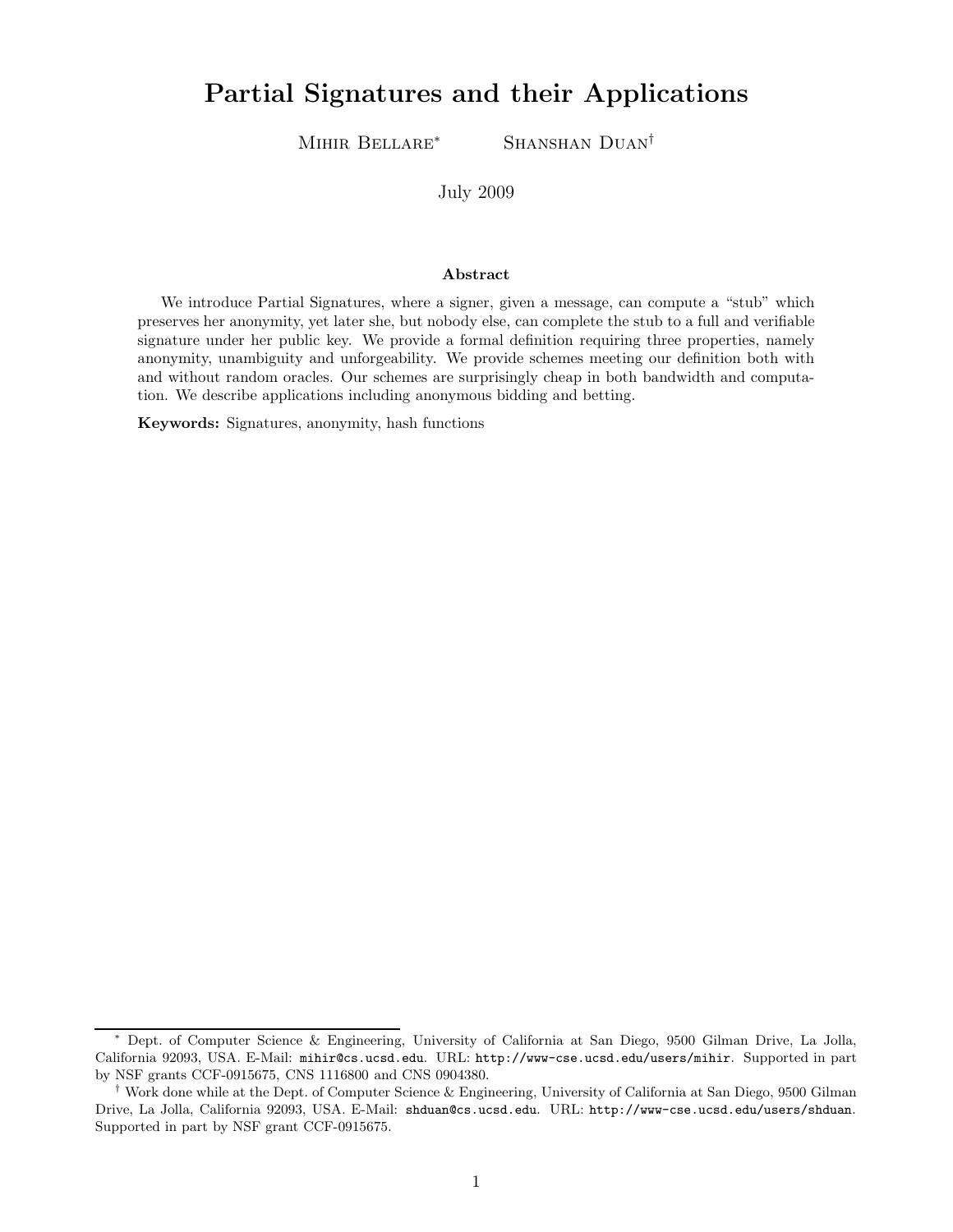# Contents

| 1 Introduction                                       | $\bf{3}$         |
|------------------------------------------------------|------------------|
| 2 Related work                                       | 6                |
| 3 Definitions                                        | 8                |
| 4 Constructions                                      | $\boldsymbol{9}$ |
| 5 A Reverse Connection                               | 13               |
| A Security Definitions of Signatures and Commitments | 15               |
| <b>B</b> Proof of Theorem 4.1                        | 16               |
| C Proof of Theorem 4.2                               | 18               |
| D Proof of Theorem 4.3                               | 20               |
| E Proof of Theorem 5.2                               | 24               |
| F Proof of Theorem 5.3                               | 26               |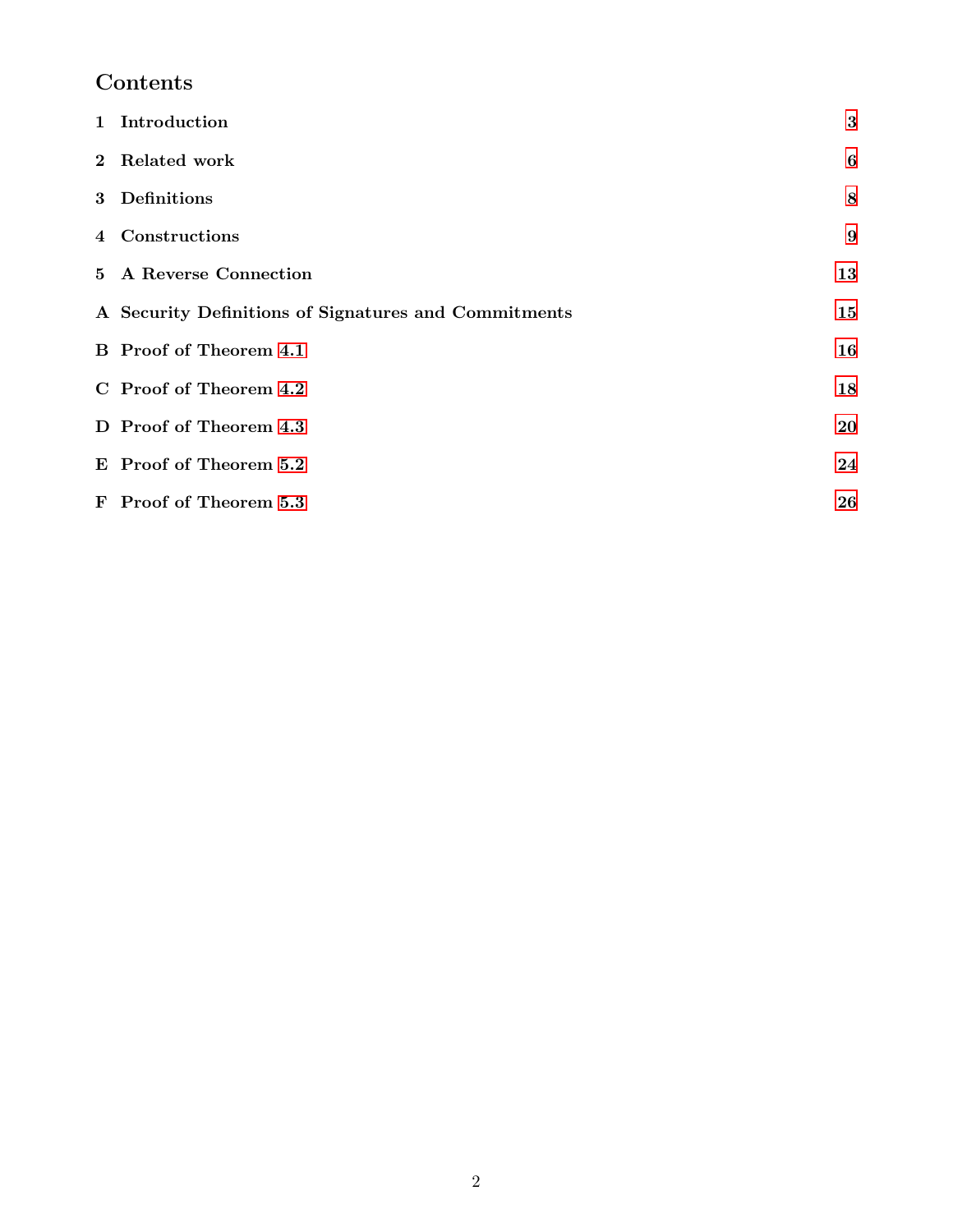#### <span id="page-2-1"></span><span id="page-2-0"></span>1 Introduction

Alice wishes to place a bid with value  $bid_A$ . She wants to be able to claim the bid as hers in case it wins, but otherwise wishes to remain anonymous. Partial signatures allow her to do this as follows. Alice accompanies her bid  $bid_A$  with a "stub"  $\sigma$ . The stub cannot be verified given Alice's public verification key, and her anonymity is protected. When Alice's bid is pointed to as the winning one, she and only she can provide a de-anonymizer  $\kappa$  such that  $(\sigma, \kappa)$  is a full and normal signature which can be verified under the (certified) public verification key that she also now provides.

Partial signatures, unlike group [\[11,](#page-14-1) [4\]](#page-13-2) and ring [\[19,](#page-14-2) [9\]](#page-14-3) signatures, offer Alice a practical way to get anonymity in settings where she has no a priori knowledge of the "crowd" of people within which she wants to stay anonymous; they are suitable for anonymity in which the crowd, such as the set of all bidders in an auction, is dynamic and unknown to any individual bidder. Below we expand on the primitive and its formalization, and discuss solutions, both theoretical and practical. In Section [2](#page-5-0) we explain in more depth how partial signatures differ from group  $[11, 4]$  $[11, 4]$ , ring  $[19, 9]$  $[19, 9]$  and anonymous signatures [\[22,](#page-14-4) [14\]](#page-14-5).

Partial Signatures. Signer Alice in a Partial Signature (PS) scheme generates for herself a secret signing key sk and a matching public verification key vk, and gets the latter certified in the usual way. Her verification key and certificate are then available to any potential verifier. So far, there is nothing different from a regular signature scheme.

The difference is that a signature of a message M under signing key sk is a pair  $(\sigma, \kappa)$ . The stub  $\sigma$  is a "partial" signature, not by itself verifiable, provided in a first phase as a placeholder. Later the signer provides the de-anonymizer  $\kappa$  together with vk, and it is now possible to verify that  $(\sigma, \kappa)$  is a valid signature of  $M$  under vk. We now discuss the three security requirements, namely anonymity, unambiguity and unforgeability.

Anonymity. Briefly, the stub-creator's identity cannot be determined from the stub and message. To elaborate, with identities bound to verification keys, we imagine that the adversary has some a priori information about the potential verification key of the signer, for example that it belongs to some set  $S$ of keys. In the worst case, this set contains just two verification keys. Knowing both these keys, given a stub created under one of them, and given the message, the adversary has negligible advantage over guessing in determining under which of the two keys the stub was created.

An implication is that stubs, unlike full signatures, cannot be verified. Otherwise the adversary could test versus the two candidate verification keys to see which matched the stub.

UNAMBIGUITY. Anonymity by itself is easy to achieve: just let the stub be the empty string  $\sigma = \varepsilon$ and let the de-anonymizer be the entire signature. But suppose Alice provides this trivial stub with her bid. Bob is watching, sees Alice's stub and bid, and sees that she wins. He now decides to claim the winning bid as his own by sending in his own public verification key  $vk'$  together with the deanonymizer  $\kappa'$  consisting of Bob's signature of M under  $vk'$  which he can compute since he has the signing key sk' corresponding to vk'. Verification succeeds (recall in our example the de-anonymizer is the whole signature and the stub is empty) and Bob has now claimed the winning bid. Unambiguity prevents this by requiring that an adversary, given a stub  $\sigma$  under sk of a message M of her choice, is unable to create  $\kappa'$ ,  $vk'$  such that  $(\sigma, \kappa')$  verifies as a signature of m under vk'.

In the above attack, it sufficed for Bob to create  $vk'$  honestly, but in fact he is under no compulsion to do so. This is why we let the key vk' above be entirely under adversary control, leading to a strong security requirement. In fact our formal definition is stronger still, not even requiring that vk be honestly generated. The adversary simply provides verification keys  $vk_0, vk_1$ , messages  $M_0, M_1$ , de-anonymizers  $\kappa_0, \kappa_1$  and a (single!) stub  $\sigma$ , and wins if  $(\sigma, \kappa_b)$  is a valid signature of  $M_b$  under  $vk_b$  for both  $b = 0, 1$ as long as the verification keys vk<sub>0</sub>, vk<sub>1</sub> are distinct. The adversary can generate vk<sub>0</sub>, vk<sub>1</sub> any way it wants as long as they are different, and in particular might know both underlying secret keys.

Weaker requirements would in fact suffice for applications, but ours has the advantage of being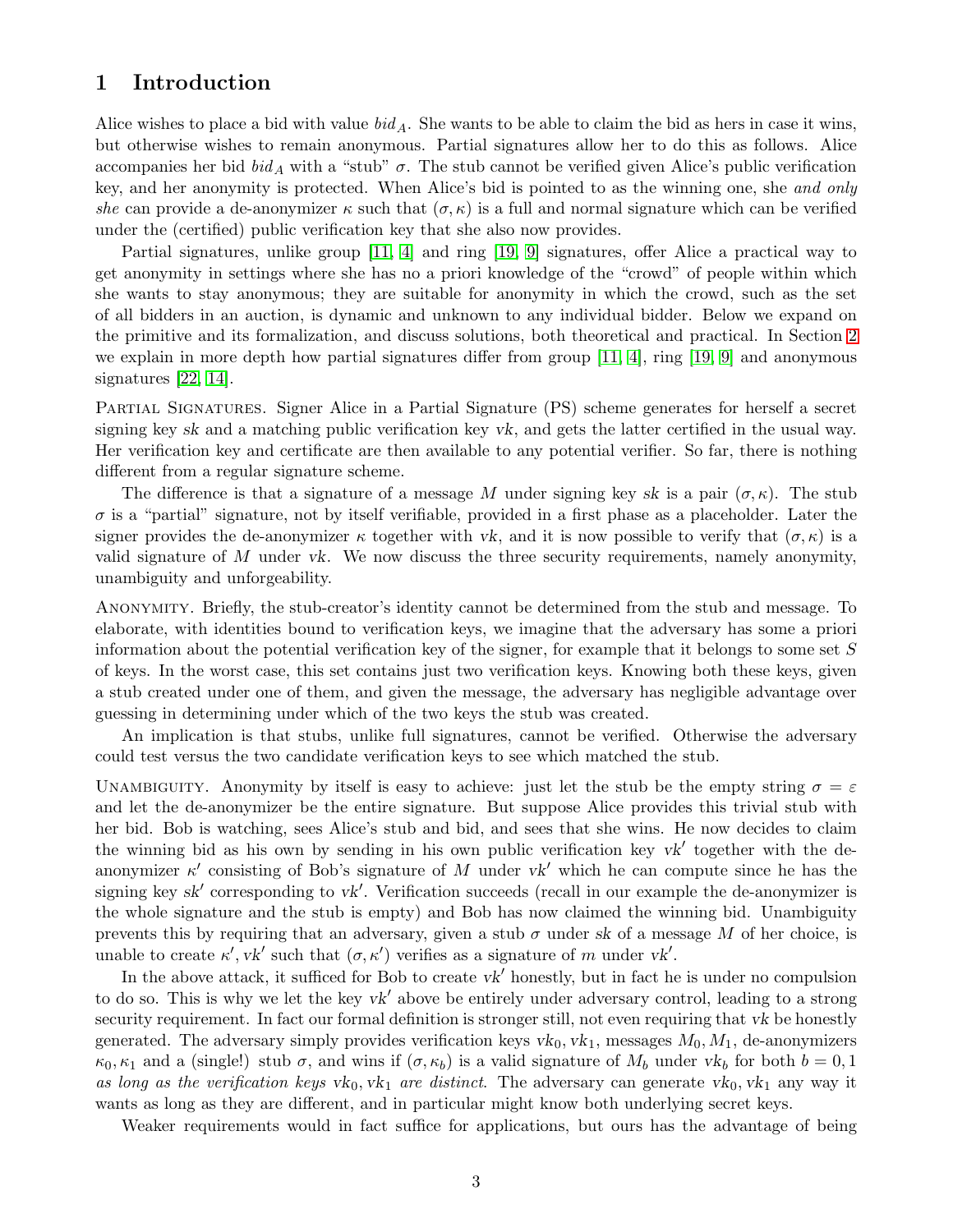<span id="page-3-0"></span>very simply stated and turns out to be achievable without significant additional overhead, so we have adopted it. Unambiguity can be viewed as a signature analog of the robustness property of anonymous encryption defined in [\[2\]](#page-13-3). As there, it ensures that anonymity is not at the cost of authenticity.

UNFORGEABILITY. Strong as it is, our formulation of unambiguity does not imply standard unforgeability because the keys  $vk_0, vk_1$  in the winning condition must be different. Unambiguity, thus, can be viewed as preventing "forgery" under an adversarially-modified verification key, something not part of the normal definition of a signature [\[15\]](#page-14-6), and we will separately formulate an unforgeability requirement preventing forgery on the target verification key itself. However, here, too, something novel emerges, for we want to say that the adversary cannot forge a full signature on a message even if it already knows a stub for this message. That is, even if it has a piece of the signature, it should not be able to compute the rest. Furthermore we would like this to be true when the adversary has more capabilities than represented by the traditional signing oracle. We give it a partial signing oracle that returns stubs of messages of the adversary's choice. It can obtain corresponding de-anonymizers adaptively from an opening oracle and then wins if it forges on a stub for which it did not obtain the de-anonymizer. The ability to adaptively obtain de-anonymizers after seeing stubs is reminiscent of a selective-opening attack [\[12,](#page-14-7) [3\]](#page-13-4) but we will be able in this context to provide solutions without heavy tools or additional overhead.

Applications. Partial signatures are applicable in any setting where one wants anonymity in a first stage while reserving the capability, in a second stage, of identifying oneself and linking oneself to the first stage transaction. One such application is Alice placing a bid anonymously and then being able to claim it, if she so desires, at a later stage. Another is Alice betting anonymously and identifying herself only if she wins in order to claim the winnings. Author Alice could submit a paper to a conference anonymously, identifying herself only if the paper is accepted. Unambiguity prevents an adversary from, respectively, claiming the bid as its own; taking Alice's winnings; and claiming to be the author of Alice's paper.

Achieving security. Having sketched the security requirements of a Partial Signature scheme we see that it asks for rather a lot more than a normal signature scheme. It requires a structured signature having two parts, one, the stub, not verifiable on its own but capable of being completed only by the stub creator. Unambiguity, a requirement on adversarially-chosen verification keys, is quite different from, and not in any way implied by, standard unforgeability, which pertains to honestly generated keys. This raises two questions. The first, a theoretical one, is whether security is achievable at all, and particularly without random oracles; the second a practical one, is whether one can find efficient solutions, now, if necessary, allowing random oracles. Let us address these questions in turn.

THEORETICAL CONSTRUCTION. We provide a simple, general transform of any standard signature scheme into a (secure, meaning meeting all three of our requirements) partial signature scheme. The transform uses as a tool any commitment scheme. This immediately yields constructions without random oracles, because standard signature schemes, as well as commitment schemes, without random oracles, are well known.

Proving unforgeability of our commitment-based partial signature scheme runs into the selective decommitment problem [\[12,](#page-14-7) [3\]](#page-13-4). The problem is, can an adversary who, given a number of commitments can choose to open some of them, obtain information about the unopened ones? Intuitively not, but nobody has been able to prove this, and results in [\[12,](#page-14-7) [3\]](#page-13-4) indicate that it is hard. In our particular setting, we are able to resolve the problem and prove security of our scheme by exploiting the fact that the privacy required for un-opened commitments is of a limited nature.

PRACTICAL CONSTRUCTIONS. The theoretical existence question thus settled, we turn to finding practical schemes. Here we should start by setting the stage. With regard to efficiency, we wish to minimize both computation and bandwidth. The motivation for the first is that public key cryptography is already considered expensive in many settings, and we do not wish to add a further computational burden.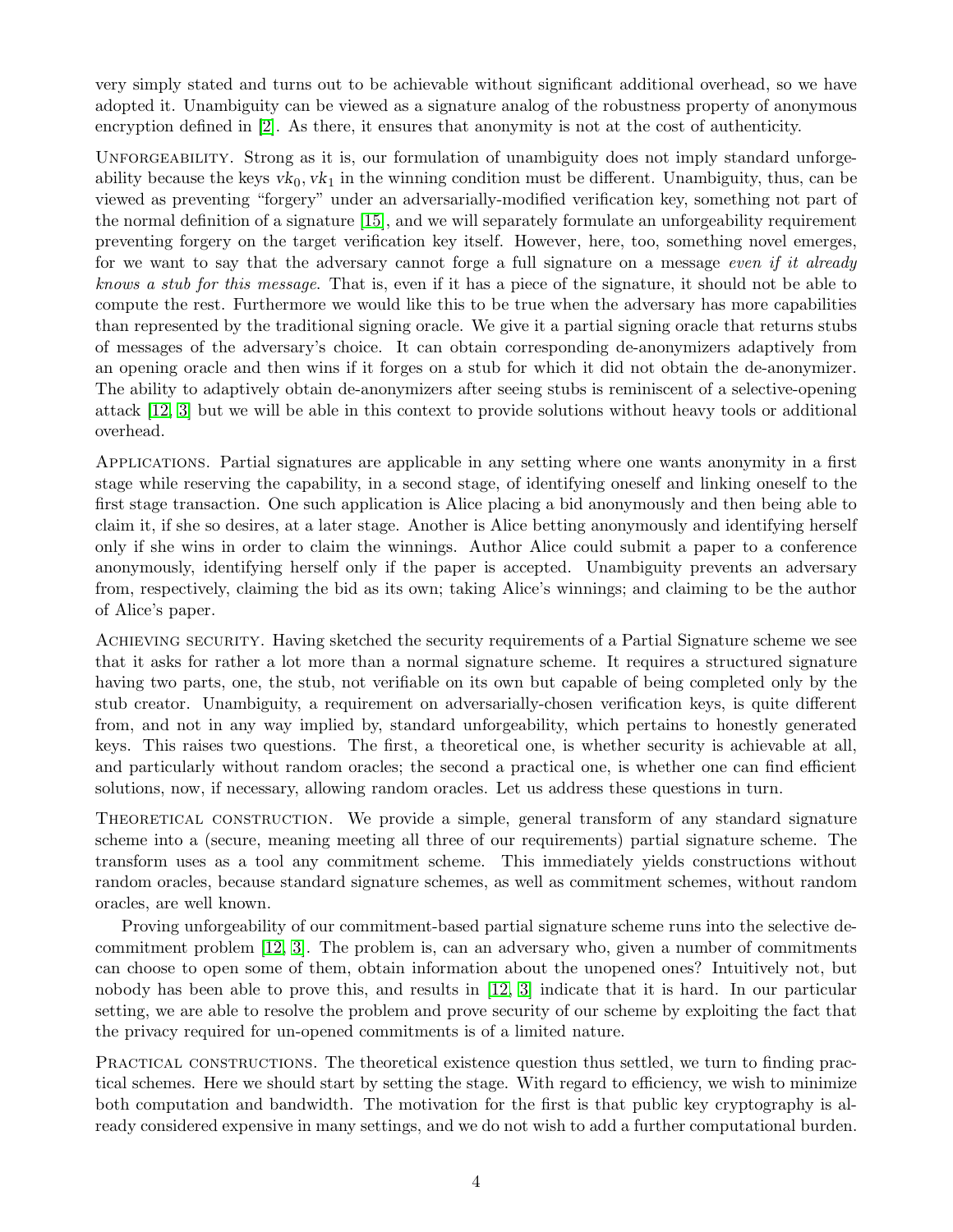<span id="page-4-1"></span>

| Class | <b>Scheme</b> | Sign     | Ver      | $\sigma$ | $ \kappa $ | Assumption |
|-------|---------------|----------|----------|----------|------------|------------|
| RH    | RH-BLS        | 1<br>exp | 1 pr     | 160      | 320        | CDH        |
| DH    | DH-Sch        | $1 \exp$ | $2 \exp$ | 160      | 240        | DL         |
| DH    | DH-GQ         | $1 \exp$ | $2 \exp$ | 160      | 2048       | Factoring  |
| SP    | $SP-Sch$      | $1 \exp$ | $2 \exp$ | 80       | 160        | DL         |

<span id="page-4-0"></span>Figure 1: Costs of our partial signature schemes. For each scheme, we show the computational cost Sign of signing (this means generation of the full signature  $(\sigma, \kappa)$ ); the computational cost **Ver** of verification; the bitlength  $|\sigma|$  of a stub  $\sigma$ ; the bitlength  $|\kappa|$  of the de-anonymizer  $\kappa$ ; and the **Assumption** used to prove security. By "RH" we mean randomized hash. By "DH" we mean deterministic hash. By "SP", we mean splitting. By "exp" we mean an exponentiation. By "pr" we mean a pairing.

The motivation for the second is that for wireless devices such as PDAs, cell phones, RFID chips and sensors, battery life is the main limitation. Here, communicating even one bit of data uses significantly more power than executing one 32-bit instruction. Reducing the number of bits to communicate saves power and is important to increase battery life. Also, in many settings, communication is not reliable, and so the fewer the number of bits one has to communicate, the better. For such reasons, we want schemes in which both the stub and the de-anonymizer are as short as possible.

How well can we hope to do? Any partial signature scheme is, of course, a standard signature scheme. (The stub and the de-anonymizer together constitute a full signature.) So we cannot hope for computation or bandwidth costs lower than those of standard signature schemes. The issue is to reduce the overhead as much as possible. As we now explain, we do very well.

All our constructions start with a base, standard signature scheme and transform it into a partial one. We measure overhead with respect to the base scheme, with the bandwidth overhead being defined as the difference between the length of a full signature in the partial scheme and a signature in the base scheme. The computational overhead of our schemes is at most one hash. The bandwidth overhead ranges from 320 bits to (surprisingly) zero bits. In particular, our Schnorr [\[21\]](#page-14-8) based scheme, SP-ScH, has an 80 bit partial signature and a 160 bit de-anonymizer and has zero overhead, in *both* computation and bandwidth. Refer to Figure [1](#page-4-0) for a summary of the characteristics of our schemes. We now discuss the schemes in more detail.

RH CONSTRUCTION. We can obtain fairly efficient schemes by instantiating the commitment scheme in our above-mentioned general transform by a random-oracle based randomized hash. The stub is the hash of a 160 bit random string together with the base signature, and the de-anonymizer is the base signature together with the random string. We call this the RH construction. The computational overhead is one hash, and the bandwidth overhead is 320 bits. Bandwidth is minimized by choosing BLS [\[10\]](#page-14-9) as the base signature scheme, and Figure [1](#page-4-0) displays the characteristics of the resulting RH-BLS scheme.

DH CONSTRUCTION. We then consider a class of signature schemes that we call high-entropy schemes. These are schemes where the base signatures are already randomized. In this case, we drop the randomizer introduced above, and set the stub to merely the hash of the base signature. (The de-anonymizer is simply the base signature.) We provide a direct analysis to prove security. (It doesn't follow from the above-mentioned results). The computational overhead of this DH (deterministic hash) construction is one hash, while the bandwidth overhead has been reduced to 160 bits. What can we use as base schemes? Schemes such as Schnorr [\[21\]](#page-14-8), GQ [\[16\]](#page-14-10) and Fiat-Shamir [\[13\]](#page-14-11) have the desired high entropy. More generally, high entropy is a property of base signature schemes derived from identification protocols via the Fiat Shamir transform [\[13,](#page-14-11) [1\]](#page-13-5), so there are numerous other choices as well, all quite efficient. (Note that the BLS scheme [\[10\]](#page-14-9) does not have high entropy and so is unsuitable for use as a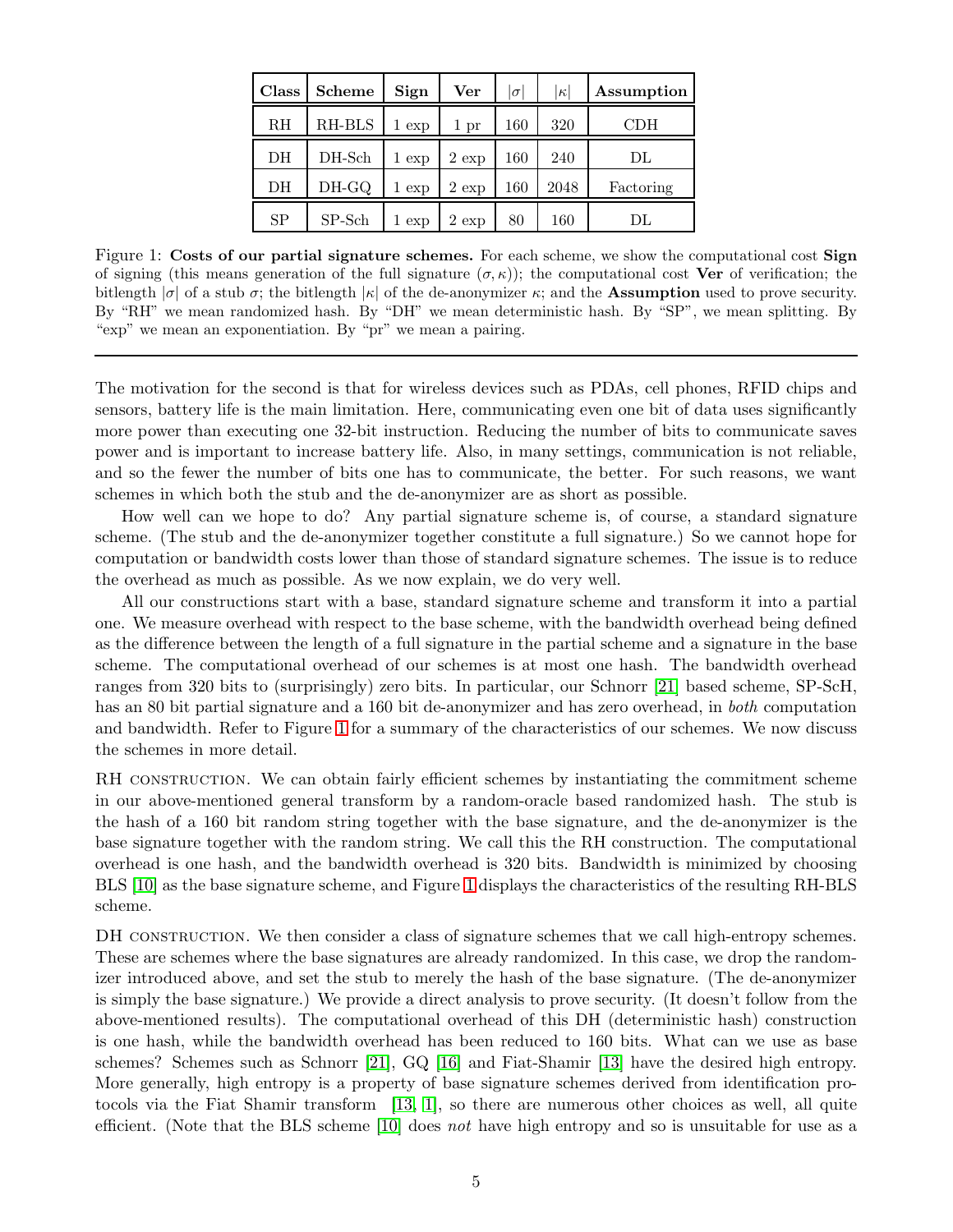<span id="page-5-1"></span>base scheme under DH. And, indeed, DH-BLS is insecure.) Figure [1](#page-4-0) summarizes the characteristics of the DH-Sch and DH-GQ schemes.

SPLITTING CONSTRUCTION. However, we can do even better. In identification-based signature schemes such as that of Schnorr [\[21\]](#page-14-8), the signature is a pair  $(\sigma, \kappa)$  where  $\sigma$  is the hash of the commitment (the name given to the first message from the prover) and the message, while  $\kappa$  is the response of the prover when the verifier challenge is  $\sigma$ . We observe that such signature schemes lend themselves very directly to partial signatures: we simply use  $\sigma$  as the stub, and  $\kappa$  as the de-anonymizer. We call this the splitting construction (SP). The result is a scheme that has zero overhead, in both computation and bandwidth. Of course, we need to show that this works. We are able to do this by direct proof based on the general forking lemma of [\[5\]](#page-13-6). Observing that the verifier challenge need be only 80 bits long (there are no birthday attacks on the challenge) we obtain the SP-Sch scheme whose characteristics are summarized in Figure [1.](#page-4-0)

REVERSE CONNECTION. As indicated above, we have shown that one can build a partial signature scheme from a commitment scheme. It is natural to ask whether the use of a commitment scheme is necessary. We show that it is. Namely, we show in Section [5](#page-12-0) that any partial signature scheme can be converted into a commitment scheme. (At the theoretical level there is nothing interesting here since all of these primitives are equivalent to one-way functions [\[17,](#page-14-12) [18\]](#page-14-13). However, our transformation is direct and efficient.)

# <span id="page-5-0"></span>2 Related work

Anonymity means being lost in the crowd. Partial, group [\[11,](#page-14-1) [4\]](#page-13-2) and ring [\[19,](#page-14-2) [9\]](#page-14-3) signatures differ in how, when and by whom this crowd is defined. In group signatures the crowd is a pre-created group with corresponding management overhead and lack of flexibility; in ring signatures, the signer must explicitly pick the crowd at signing time and compute her signature as a function of it; but in a partial signature, the signer functions autonomously and obliviously of the crowd, which she does not need to know in order to compute a signature. Partial signatures are for settings where the crowd is ephemeral and dynamic and when the signer is potentially part of multiple crowds. Group and ring signatures are not applicable to anonymous bidding, where the crowd is ephemeral and not known in advance to any individual bidder. Anonymous signatures [\[22,](#page-14-4) [14\]](#page-14-5) have the same intent as partial signatures but their definition does not lend itself well to the claimed applications and they lack security properties including unambiguity. Let us now look at these items in more detail.

GROUP SIGNATURES. In a group signature scheme  $[11, 4]$  $[11, 4]$ , all members of the group share a public verification key. A group manager provides each group member with a signing key, so that any group member can sign on behalf of the group. Anonymity means that, from the signature, one cannot tell which member of the group was the signer. In a partial signature, a signer generates her keys on her own and gets the verification key certified in the ordinary way. There is no explicit group. No manager or additional infrastructure is required.

There is no clear way to identify, in advance, the set of individuals who will bid in an open electronic auction, meaning form the crowd within which anonymity is sought. Even if one could, it is rather unlikely that this crowd is either able or willing to cooperate to form a group-signature group, which would involve finding a manager, getting a common public key, and setting up secure channels to the manager over which signing keys could be issued. Bidding crowds will be ephemeral, differing from bid to bid, making the overhead of group formation even more onerous. Partial signatures allow signers to sign in ignorance of the crowd and as members of ephemeral crowds not even defined at signing time.

Ring signatures. In a ring signature [\[19,](#page-14-2) [9\]](#page-14-3), like in a partial signature, Alice generates her own keys and gets the verification key certified in the ordinary way. However, at signing time, she picks a set S of verification keys (her own key included in the set) that will form the crowd, and then computes her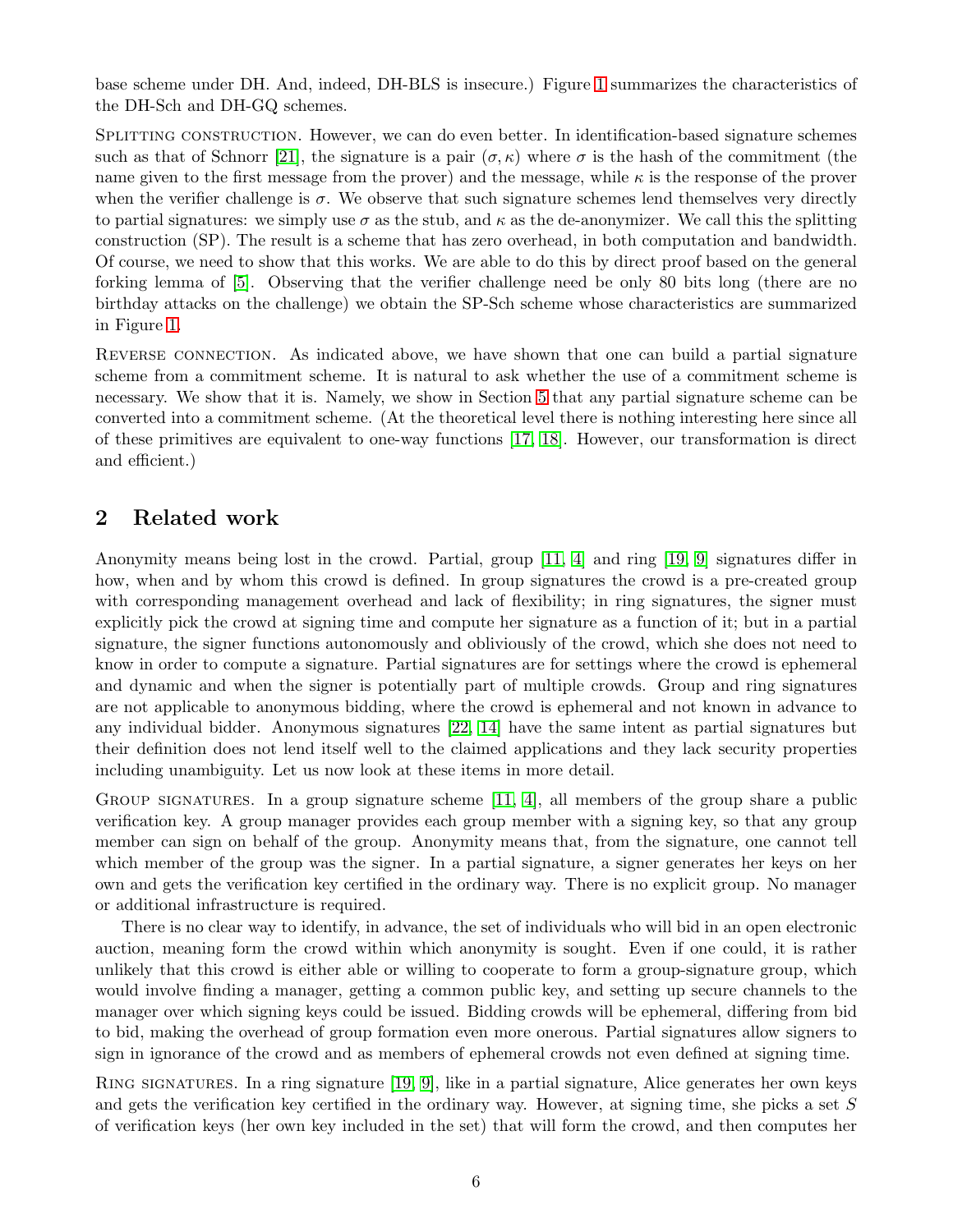<span id="page-6-0"></span>signature as a function of S. Anonymity means that, from the signature, one cannot tell which member of S was the signer. In a partial signature, in contrast the signing process does not have as input the crowd S. This reflects the needs of applications like anonymous bidding where the crowd will not be known in advance to an individual bidder.

Anonymous signatures. Introduced by Yang, Wong, Deng and Wang (YWDW) [\[22\]](#page-14-4), anonymous signatures aim to address the same types of applications as partial signatures. We will argue however that they fall short in that the formulation does not lend itself well to applications and the security requirements are weak.

In an anonymous signature scheme, the recipient is provided with a full signature. The problem is that this is verifiable, and there are often only a few candidate verification keys, for example all bidders who eventually bid in the auction. By trial verification under the candidate verification keys, the signer can be determined. So how is one to get anonymity? The solution of YWDW [\[22\]](#page-14-4) was, while giving the recipient the signature, to deny it the message. For this to prevent trial verification and provide anonymity, however, they require the message to be randomly chosen from a large space. Thus, they envisage providing the signature in a first phase and, in the second, providing the message and verification key.

The problem from the application perspective is that here messages are certainly not random, and may need to be known in advance to potential verifiers. For example, under the anonymous signatures approach, when Alice wishes to place a bid with value  $bid_A$ , she provides, at bidding time, her anonymous signature of  $bid_A$ , but not the message  $bid_A$  itself. However, the auctioneer needs to know the bid in order to determine the winner.

This problem is to some extent recognized in [\[22,](#page-14-4) [14\]](#page-14-5). To solve it, they suggest that the message to be signed be obtained by padding the bid with a random string. Only the random string would be withheld in the first phase. The difficulty is that while this may "work", it moves us outside the YWDW definitional framework, which does not cover such usage and does not give us any guarantees about it. (The explanation for this is somewhat technical. The YWDW definition requires the message to be drawn at random from a message space that is large and fixed beforehand. It is unclear, in this context, how to define this message space, given that the bid may have many possible values, and bids are simply objects chosen by users, rather than ones on which there is some probability distribution.) These difficulties may potentially be resolved by using classes of distributions as per [\[14\]](#page-14-5), but things are getting more complicated than seems desirable. The same issues arise with other applications mentioned in [\[22\]](#page-14-4). In summary, the whole "anonymity by message withholding" approach of YWDW just does not seem to map well to applications.

Partial signatures, in contrast, are a "anonymity by partial signature withholding" approach where the recipient is provided the message in full and no assumptions are made on its distribution. They better fit the applications for which anonymous signatures were intended.

The second weakness of the YWDW definition of anonymous signatures is that it fails to require unambiguity. Namely, given Alice's signature, Bob may be able to produce a public key, different from Alice's, under which the signature verifies, thereby effectively claiming the signature as his own. This means that when Alice's bid wins the auction, Bob can open it, and claim that he won the auction. (This does not contradict unforgeability, because the public key Bob provides is different from Alice's.) In fact, we can give specific examples of schemes that meet the YWDW definition but are not unambiguous, meaning are subject to the above attack. Partial signatures, in contrast, explicitly demand unambiguity, and all our schemes provide it.

With regard to schemes, YDWD [\[22\]](#page-14-4) had no non-random oracle model solutions. The gap was filled by Fischlin [\[14\]](#page-14-5), who provided some elegant constructions of anonymous signature schemes meeting the YWDW-definition, without random oracles. His constructions are based on extractors and use sophisticated techniques. In our case (partial signatures) we are able to get reasonably efficient solutions without random oracles and very efficient solutions with random oracles in relatively natural ways, an indication of a more usable definition.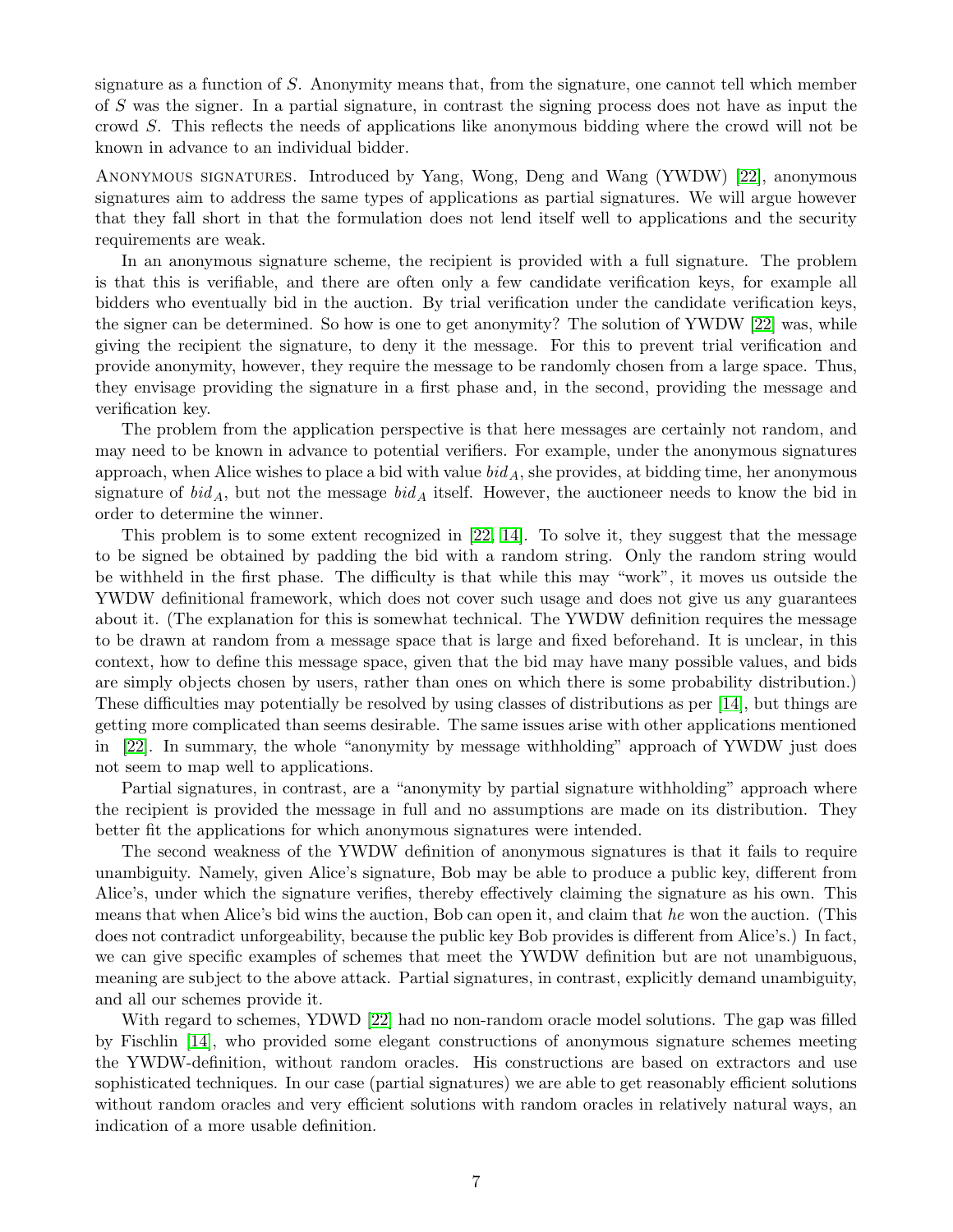<span id="page-7-1"></span>Zhang and Imai [\[23\]](#page-14-14) consider the case of anonymous signatures where messages have lower entropy. In work independent of ours, Saraswat and Yun [\[20\]](#page-14-15) mount critiques on anonymous signatures similar to ours and suggest, instead of introducing hidden randomness to the message, to introduce hidden randomness to the signature. Instead of withholding part of the message, they too withhold part of the signature.

Schemes. Our partial signature schemes are simple and efficient and have minimal, even zero, overhead compared to standard signature schemes, which is appealing from the deployment perspective and is not true for any known group or ring signature schemes.

# <span id="page-7-0"></span>3 Definitions

NOTATION AND CONVENTIONS. We denote by  $a = a_1 || \cdots || a_n$  an encoding of strings  $a_1, \ldots, a_n$  from which the constituents are easily recoverable via  $a_1\|\cdots\|a_n \leftarrow a$ . We denote the empty string by  $\varepsilon$ . Unless otherwise indicated, an algorithm may be randomized. If  $A$  is a randomized algorithm then  $y \leftarrow s A(x_1, \ldots)$  denotes the operation of running A with fresh coins on inputs  $x_1, \ldots$  and letting y denote the output. If S is a (finite) set then  $s \leftarrow s S$  denotes the operation of picking s uniformly at random from S. If  $X = (x_1, x_2, \ldots, x_n)$  is an *n*-tuple, then  $(x_1, x_2, \ldots, x_n) \leftarrow X$  denotes the operation of parsing  $X$  into its elements.

Code-based games. We will use code-based games [\[8\]](#page-14-16) in definitions and proofs and we recall some background here. A game has an Initialize procedure, procedures to respond to adversary oracle queries, and a **Finalize** procedure. A game G is executed with an adversary A as follows. First, Initialize executes and its outputs are the inputs to A. Then, A executes, its oracle queries being answered by the corresponding procedures of G. When A terminates, its output becomes the input to the **Finalize** procedure. The output of the latter is called the output of the game, and we let  $G<sup>A</sup>$  denote the event that this game output takes value true. Variables not explicitly initialized or assigned are assumed to have value  $\perp$ , except for booleans which are assumed initialized to false. Games  $G_i, G_j$ are *identical until bad* if their code differs only in statements that follow the setting of the boolean flag bad to true. The following is the Fundamental Lemmas of game-playing:

**Lemma 3.1** [\[8\]](#page-14-16) Let  $G_i$ ,  $G_j$  be identical until bad games, and A an adversary. Let  $BD_i$  (resp.  $BD_j$ ) denote the event that the execution of  $G_i$  (resp.  $G_j$ ) with A sets bad. Then

<span id="page-7-2"></span>
$$
\Pr\left[G_i^A \wedge \mathsf{BD}_i\right] = \Pr\left[G_j^A \wedge \mathsf{BD}_j\right] \text{ and } \Pr\left[G_i^A\right] - \Pr\left[G_j^A\right] \le \Pr\left[\mathsf{BD}_j\right].
$$

When we refer to the running time of an adversary  $A$  we mean the total time for the execution of  $G$ with  $\tilde{A}$  where  $\tilde{G}$  is the game defining the adversary's advantage. This convention simplifies running time analyses.

DIGITAL SIGNATURES. A digital signature scheme  $DS$  consists of three algorithms with the following functionality. The key generation algorithm SKG returns a pair  $(vk, sk)$  of keys consisting of the public key and matching secret key, respectively. The signing algorithm SIG takes the secret key sk and a message M to return a signature s. The deterministic verification algorithm SVF takes a public key  $vk$ , a candidate signature  $s$  and a message  $M$  to return either 1 or 0. We require that all public keys have the same length, as do all signatures output by SIG. The consistency requirement is that for all M we have  $\mathsf{SVF}(vk, s, M) = 1$  with probability 1 in the experiment  $(vk, sk) \leftarrow \mathsf{sSKG}(s; s \leftarrow \mathsf{sSIG}(sk, M)$ . The standard unforgeability notion [\[15\]](#page-14-6) is captured by the game EUF-CMA of Figure [8](#page-15-1) in Appendix [A.](#page-14-0)

PARTIAL SIGNATURES. A partial signature scheme  $PS = (PKG, PSIG, PVF)$  is simply a digital signature scheme in which any signature output by the signing algorithm is a pair  $(\sigma, \kappa)$ . We refer to the first component of the pair as the stub and the second as the de-anonymizer. We propose three security properties: anonymity, unambiguity and unforgeability. The formal definitions are underlain by the games AN, UNAMB and UF shown in Figure [2.](#page-8-1) The corresponding adversary advantages are defined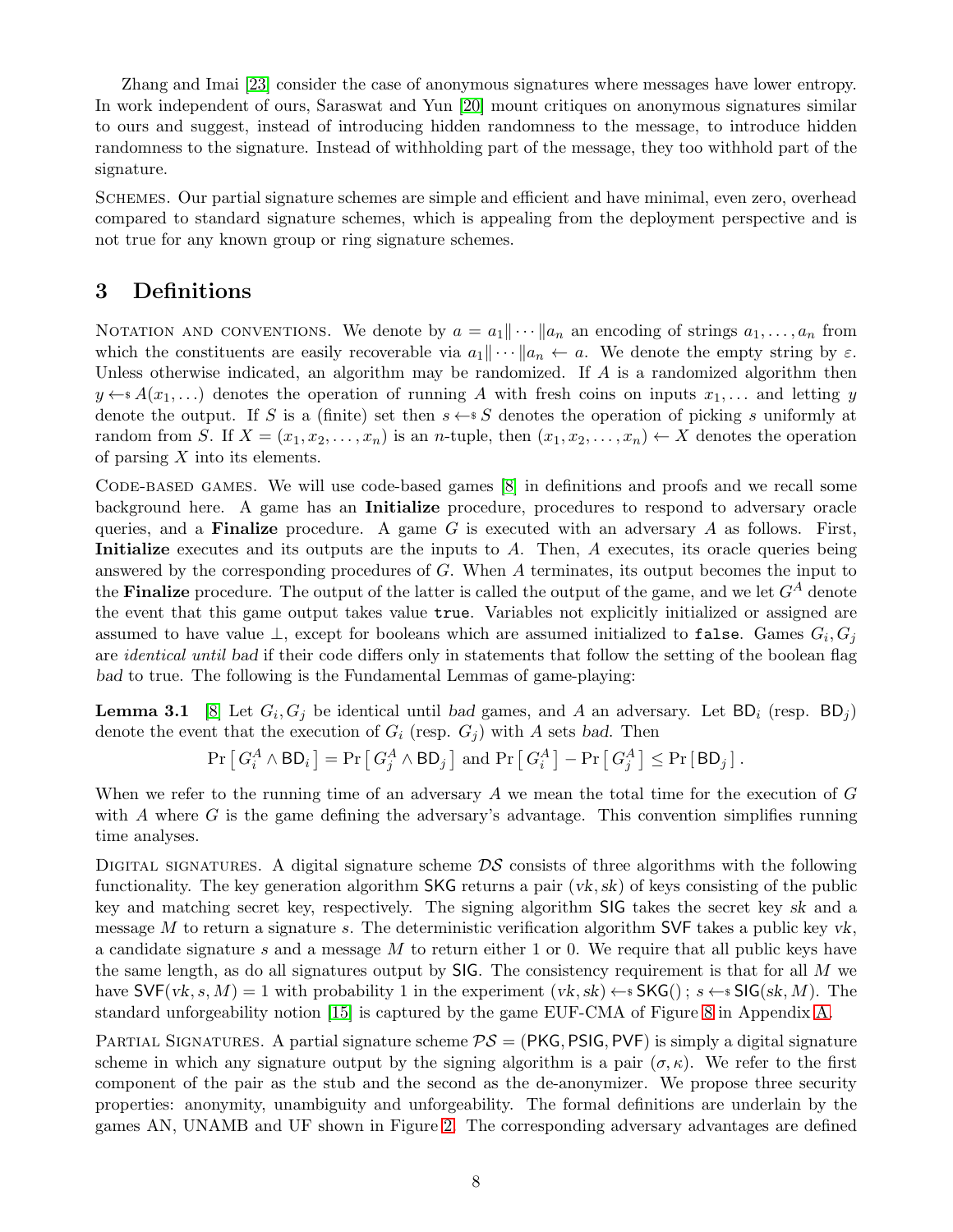<span id="page-8-2"></span>

| Initialize<br>$(vk, sk) \leftarrow s PKG()$<br>$i \leftarrow 0: E \leftarrow \emptyset$<br>Return <i>vk</i><br>Open(j)<br>If $(j \leq 0 \vee j > i)$ Return $\perp$<br>$E \leftarrow E \cup \{M_i\}$<br>Return $\kappa_i$ | Initialize<br>$b \leftarrow \{0,1\}$<br>$(vk_0, sk_0) \leftarrow \{ \text{PKG}(\text{)}\}$<br>$(vk_1, sk_1) \leftarrow s PKG()$<br>Return $((vk_0, sk_0), (vk_1, sk_1))$<br>CH(M)<br>$(\sigma, \kappa) \leftarrow \{SIG}(sk_b, M)$<br>Return $\sigma$ | Initialize<br><b>Finalize</b> $(vk_0, vk_1, M_0, M_1, \sigma, \kappa_0, \kappa_1)$<br>$d_0 \leftarrow \textsf{PVF}(vk_0, M_0, (\sigma, \kappa_0))$<br>$d_1 \leftarrow \textsf{PVF}(vk_1, M_1, (\sigma, \kappa_1))$<br>Return $(d_0 = 1 \wedge d_1 = 1 \wedge vk_1 \neq vk_0)$ |  |
|---------------------------------------------------------------------------------------------------------------------------------------------------------------------------------------------------------------------------|-------------------------------------------------------------------------------------------------------------------------------------------------------------------------------------------------------------------------------------------------------|-------------------------------------------------------------------------------------------------------------------------------------------------------------------------------------------------------------------------------------------------------------------------------|--|
| $\operatorname{PSign}(M)$<br>$i \leftarrow i+1 : M_i \leftarrow M$<br>$(\sigma_i, \kappa_i) \leftarrow \text{s}$ PSIG(sk, $M_i$ )<br>Return $\sigma_i$                                                                    | $\mathbf{Finalize}(d)$<br>Return $(b = d)$                                                                                                                                                                                                            |                                                                                                                                                                                                                                                                               |  |
| Finalize $(M, (\sigma, \kappa))$<br>Return $(M \notin E \wedge PVF(vk, M, (\sigma, \kappa)) = 1)$                                                                                                                         |                                                                                                                                                                                                                                                       |                                                                                                                                                                                                                                                                               |  |

<span id="page-8-1"></span>Figure 2: Games UF, AN and UNAMB used to define, respectively, unforgeability, anonymity and unambiguity of partial signature scheme  $PS = (PKG, PSIG, PVF)$ .

by  $\mathbf{Adv}_{\mathcal{PS}}^{\text{uf}}(A) = \Pr \left[ \mathrm{UF}_{\mathcal{PS}}^A \right], \, \mathbf{Adv}_{\mathcal{PS}}^{\text{an}}(A) = 2 \cdot \Pr \left[ \mathrm{AN}_{\mathcal{PS}}^A \right] - 1 \text{ and } \mathbf{Adv}_{\mathcal{PS}}^{\text{unamb}}(A) = \Pr \left[ \mathrm{UNAMB}_{\mathcal{PS}}^A \right]$ respectively.

In game UF, an adversary  $F$  can query the oracle **PSign** to get a stub on any message of its choice. It can then, selectively, "open" whichever of these it pleases, meaning obtain the de-anonymizer, via its **Open** oracle. To win F must output a message M and a valid full signature  $(\sigma, \kappa)$  of M such that either M was not queried to  $\mathbf{PSign}$  or M was queried to  $\mathbf{PSign}$  but the signature returned was not opened.

The formalization of anonymity follows [\[4\]](#page-13-2). The adversary not only gets target public keys  $vk_0$  and  $vk_1$  but also knows the corresponding secret keys  $sk_0$  and  $sk_1$ . Via the **CH** oracle, it can obtain a stub, under  $sk_b$ , of a message M of its choice, and it wins if it guesses the challenge bit b. It is allowed only one query to the CH oracle. Security against multiple queries follows by a hybrid argument.

Suppose Alice has produced a stub  $\sigma$  of some message  $M_0$  under her public key vk<sub>0</sub>. Unambiguity ensures that only Alice can open  $\sigma$ , by requiring that an adversary be unable to produce a public key vk<sub>1</sub>, message  $M_1$  and de-anonymizer  $\kappa_1$  such that  $PVF(vk_1, M_1, (\sigma, \kappa_1)) = 1$  but  $vk_0 \neq vk_1$ . Actually the requirement is stronger, preventing even Alice herself from a priori creating  $\sigma$  which she can later open in two ways. This addresses the concern that Alice may create for herself two identities and, after sending a stub, "change" the message or identity from which it "originated".

### <span id="page-8-0"></span>4 Constructions

THE STC CONSTRUCTION. We describe a general transform of any signature scheme into a partial one based on the following simple idea: the stub is a commitment to the base signature, and the deanonymizer is the decommital key together with the base signature. We consider this a good starting point because this simple construction will later be the basis for numerous refinement leading to more efficient schemes. It is also of direct interest because it shows how to achieve partial signatures without random oracles and because the proof of unforgeability shows a special case in which we can solve the selective de-commitment problem.

We begin by recalling that a commitment scheme  $\mathcal{CMT} = (CMT, CVF)$  consists of two algorithms.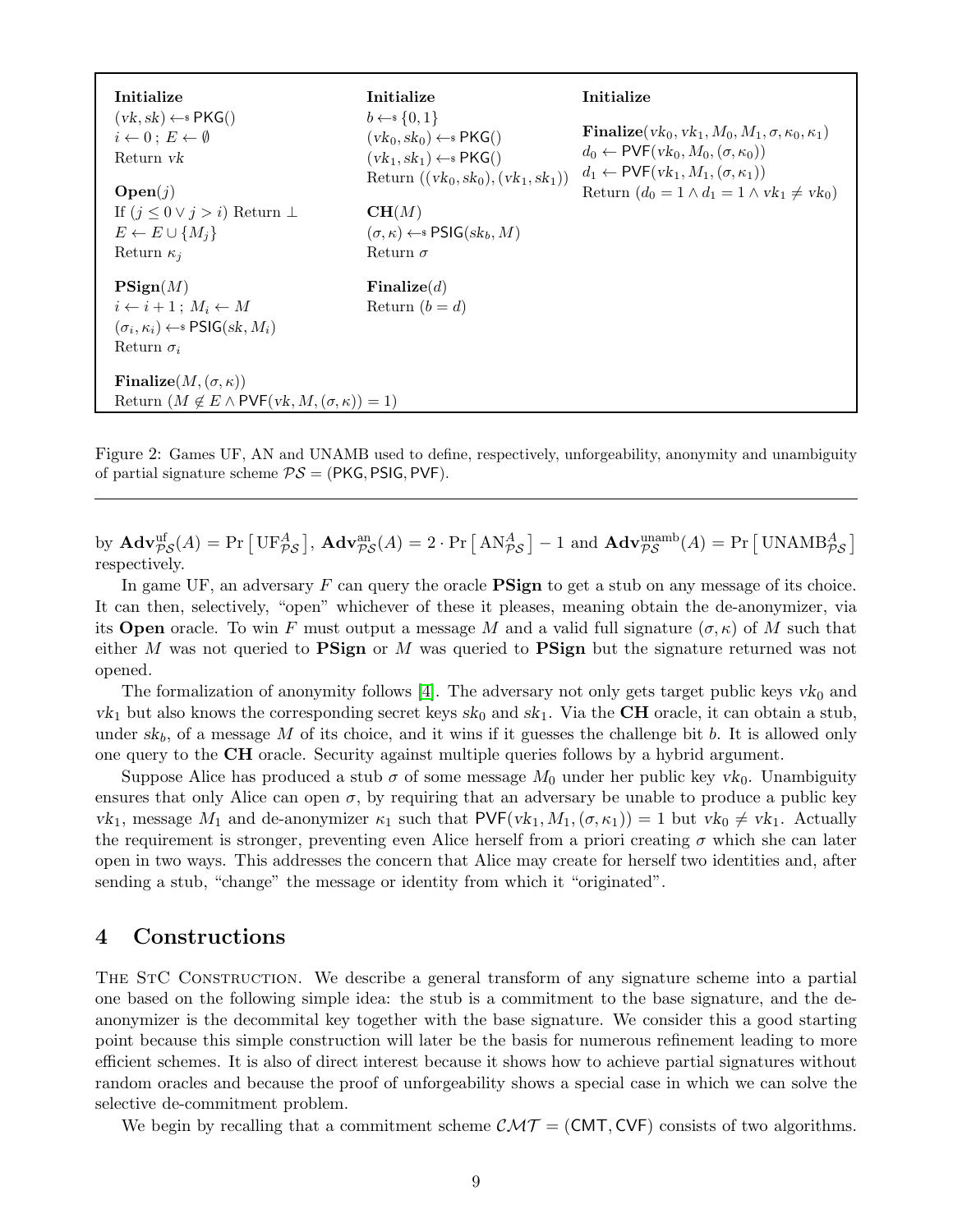$$
\begin{array}{c|c|c|c} \text{Alg PKG()} & \text{Alg PSIG}(sk, M) & \text{Alg PVF}(vk, M, (\sigma, \kappa)) \\ & s \leftarrow s \text{ SIG}(sk, M) & (s, \omega) \leftarrow \kappa \\ & (vk, sk) \leftarrow s \text{ SKG()} & (\sigma, \omega) \leftarrow s \text{ CMT}(s||vk) & \text{If } (\text{CVF}(\sigma, s||vk, \omega) = 1) \text{ then} \\ \text{Return } (vk, sk) & \kappa \leftarrow (s, \omega) & \text{Return } \text{If } (\text{SVF}(vk, s, M) = 1) \\ & \text{then Return } 1 & \text{return } 0 \end{array}
$$

Figure 3: Algorithms defining partial signature scheme  $PS = (PKG, PSIG, PVF)$  derived via the StC transform from base signature scheme  $DS = (SKG, SIG, SVF)$  and commitment scheme  $\mathcal{CMT} = (CMT, CVF)$ .

<span id="page-9-1"></span>Alg PKG()  $(vk, sk) \leftarrow *$  SKG() Return (vk,sk) Alg PSIG $^H(sk, M)$  $s \leftarrow s \mathsf{SIG}(sk, M); \ \omega \leftarrow s \{0, 1\}^k$  $\sigma \leftarrow$   $H(\omega||s||vk)$  $\kappa \leftarrow (\omega, s)$ Return  $(\sigma, \kappa)$ Alg PVF<sup>H</sup>(vk,  $M, (\sigma, \kappa)$ )  $(\omega, s) \leftarrow \kappa$ If  $(H(\omega||s||vk) = \sigma \wedge |\omega| = k)$  then If  $(SVF(vk, s, M) = 1)$  then return 1 Return 0

<span id="page-9-2"></span>Figure 4: Algorithms defining partial signature scheme  $PS = (PKG, PSIG, PVF)$  derived via the RH transform from base signature scheme  $DS = (SKG, SIG, SVF)$ .

The commitment algorithm CMT takes the message M to be committed and returns a pair of  $(\sigma,\omega)$ consisting of a commitment  $\sigma$  and decommital key  $\omega$ . The deterministic verification algorithm CVF takes as input candidate values  $\sigma, M, \omega$  of a commital, message and decommital, respectively, and returns either 1 or 0. The consistency requirement is that for all M we have  $\mathsf{CVF}(\sigma, M, \omega) = 1$  with probability 1 in the experiemnt  $(\sigma, \omega) \leftarrow s \text{CMT}(M)$ . The definitions of hiding and binding are formalized by the games of Figure [8](#page-15-1) in Appendix [A.](#page-14-0)

Our Sign-then-Commit (StC) transform associates to base digital signature scheme  $DS = (SKG, SIG,$ SVF) and base commitment scheme  $\mathcal{CMT} = (\mathsf{CMT}, \mathsf{CVF})$  the partial signature scheme  $\mathcal{PS} = (\mathsf{PKG}, \mathsf{CVF})$ PSIG, PVF) whose constituent algorithms are defined in Figure [3.](#page-9-1) The following theorem says that (1) if DS is unforgeable and CMT is hiding then PS is unforgeable (2) If  $\mathcal{CMT}$  is hiding then PS is anonymous, and (3) if  $\mathcal{CMT}$  is binding then  $\mathcal{PS}$  is unambiguous. The proof is in Appendix [B.](#page-15-0)

<span id="page-9-0"></span>**Theorem 4.1** Let  $DS = (SKG, SIG, SVF)$  be a digital signature scheme and  $CMT = (CMT, CVF)$  a commitment scheme. Let  $PS = (PKG, PSUF)$  be the partial signature scheme constructed from  $DS$  and  $CMT$  as in Figure [3.](#page-9-1) Then we have:

- 1. UNFORGEABILITY: Let F be an adversary against the unforgeability of  $\mathcal{PS}$  making  $q \geq 1$  queries to oracle **PSign**. Then there exist adversaries  $A, B$  such that  $\mathbf{Adv}_{\mathcal{PS}}^{\text{uf}}(F) \leq 2q \cdot \mathbf{Adv}_{\mathcal{DS}}^{\text{uf}}(A) + q \cdot$  $\mathbf{Adv}_{\mathcal{CMT}}^{\text{hd}}(B)$ . Furthermore, the running times of  $A, B$  are the same as the running time of F, and A makes q queries to its **Sign** oracle.
- **2.** ANONYMITY: Let A be an adversary against the unambiguity of  $PS$ . Then there exists an adversary B such that  $\mathbf{Adv}_{\mathcal{PS}}^{\text{unamb}}(A) \leq \mathbf{Adv}_{\mathcal{CMT}}^{\text{bnd}}(B)$ . Furthermore, the running time of B is that of A.
- 3. UNAMBIGUITY: Let A be an adversary against the anonymity of  $PS$  that makes one query to oracle **CH**. Then there exists adversary B such that  $\mathbf{Adv}_{\mathcal{PS}}^{\text{an}}(A) \leq \mathbf{Adv}_{\mathcal{CMT}}^{\text{hd}}(B)$ . Furthermore, the running time of  $B$  is that of  $A$ .

The RH Construction. The Randomized Hash (RH) construction is the result of instantiating the commitment scheme of the StC construction with the RO-model commitment scheme  $\mathcal{CMT} =$ (CMT, CVF) defined as follows. Algorithm CMT<sup>H</sup>(M) picks  $\omega \leftarrow s \{0,1\}^k$  and returns  $H(\omega||M)$  as the commitment, where H is the RO. Algorithm  $\mathsf{CVF}^H(\sigma, M, \omega)$  lets  $\sigma' \leftarrow H(\omega||M)$ . If  $|\omega| \neq k$  then it returns 0. Else if  $\sigma = \sigma'$  then it returns 1 else it returns 0. Figure [4](#page-9-2) depicts the algorithms of partial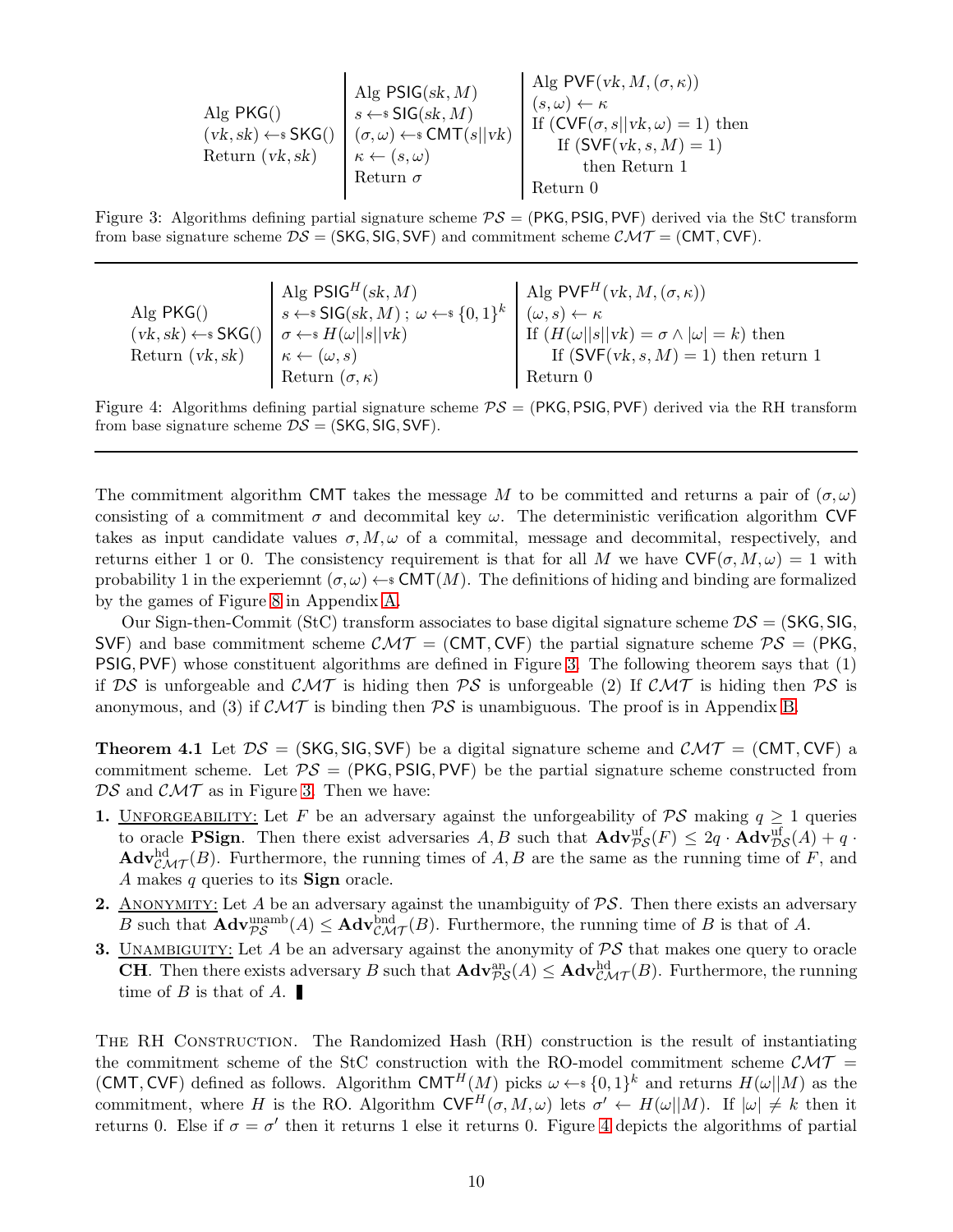<span id="page-10-1"></span>signature scheme  $PS = (PKG, PSIG, PVF)$  obtained from the StC construction of Section [4](#page-8-0) applied to a base signature scheme  $DS = (SKG, SIG, SVF)$  and the commitment scheme we just defined.

We can set the output length k of the RO to 160 bits. (80 bits is not enough because binding reduces to finding collisions and is subject to the birthday attack.) The results of Section [4](#page-8-0) imply that the  $PS$  scheme of Figure [4](#page-9-2) is secure in the RO model. In this way, we can transform any standard signature scheme into an anonymous one with the following characteristics. The computational overhead is just one hash, meaning signing and verifying are effectively just as efficient as before. The bandwidth overhead is 320 bits: the stub is 160 bits and the de-anonymizer is 160 bits longer than the base signature. This is pretty good, yet, in what follows, we will provide alternative constructions that reduce the bandwidth overhead even further.

A word of warning. If the base signature scheme already uses a RO then the RO H of Figure [4](#page-9-2) must be different and independent. This can be ensured by domain seperation as discussed in [\[6\]](#page-14-17). This issue arises also below and should be addressed in the same way.

THE DH CONSTRUCTION. Base signature schemes such as Schnorr [\[21\]](#page-14-8), GQ [\[16\]](#page-14-10) and Fiat-Shamir [\[13\]](#page-14-11) are randomized, and their signatures have quite a bit of entropy. We will now show that in such cases, the randomizer  $\omega$  of Figure [4](#page-9-2) can be dropped. This saves 160 bits in bandwidth. But the scheme is no longer an instance of the StC transform, and a tailored analysis is needed. We now proceed to detail the construction and provide the analysis.

The DH (Deterministic Hash) construction transforms a base standard signature scheme  $DS = (SKG,$ SIG, SVF) into a partial one  $\mathcal{PS} = (\mathsf{PKG}, \mathsf{PSIG}, \mathsf{PVF})$  using a RO  $H: \{0,1\}^* \to \{0,1\}^k$ , as shown in Figure [5.](#page-11-1) For the analysis, we make the following definition. Let  $DS = (SKG, SIG, SVF)$  be a digital signature scheme. The min-entropy  $H_{\infty}(\mathcal{DS})$  of  $\mathcal{DS}$  is defined by the equation

$$
2^{-H_{\infty}(\mathcal{DS})} = \max_{(\text{vk}, \text{sk}), \overline{s}, M} \Pr\left[\overline{s} = s : s \leftarrow s \text{SIG}(M, sk)\right]
$$

where the maximum is over all (vk, sk) that might be output by SKG, all strings  $\overline{s}$ , and all messages M. For example, the Schnorr (Sch) scheme [\[21\]](#page-14-8) over a group of order p has min-entropy  $\lg(p)$ . A deterministic scheme such as FDH [\[7\]](#page-14-18) or BLS [\[10\]](#page-14-9), however, has min-entropy 0. The DH-Sch scheme has bandwidth overhead 160 bits as compared to 320 bits for RH-Sch.

<span id="page-10-0"></span>The following theorem says that the partial signature scheme of Figure [5](#page-11-1) is secure in the RO model assuming a secure, high entropy base signature scheme. The proof is in Appendix [C.](#page-17-0)

**Theorem 4.2** Let  $DS = (SKG, SIG, SVF)$  be a digital signature scheme. Let  $PS = (PKG, PSIG, PVF)$ be the partial signature scheme constructed as in Figure [5.](#page-11-1) Let  $k$  be the output length of the RO  $H$  in the scheme. Then we have:

- 1. UNFORGEABILITY: Let F be an adversary against the unforgeability of  $PS$ , making  $q_s$  queries to oracle **PSign**,  $q_H$  queries to random oracle **H** and  $q_o$  queries to oracle **Open**. Then there exists an adversary A such that  $\mathbf{Adv}_{\mathcal{PS}}^{\text{uf}}(F) \leq \mathbf{Adv}_{\mathcal{DS}}^{\text{uf}}(A) + q_s(q_s + 4(q_H + q_o)) \cdot 2^{-1-\mathsf{H}_{\infty}(\mathcal{DS})}$ . Furthermore, the running time of A is that of F and A makes  $q_o$  queries to its **Sign** oracle.
- **2.** ANONYMITY: Let A be an adversary against the anonymity of  $\mathcal{PS}$  making  $q_H$  queries to random oracle **H** and one query to oracle **CH**. Then  $\mathbf{Adv}_{\mathcal{PS}}^{\text{an}}(A) \leq 2q_H \cdot 2^{-\mathsf{H}_{\infty}(\mathcal{DS})}$ .
- **3.** UNAMBIGUITY: Let A be an adversary against the unambiguity of  $\mathcal{PS}$  making  $q_H$  queries to random oracle **H**. Then we have  $\mathbf{Adv}_{\mathcal{PS}}^{\text{unamb}}(A) \leq q_H^2 \cdot 2^{-k-1}$ .

We remark that the proof shows that for unambiguity it suffices for the hash function to be collision resistant rather than a random oracle.

THE SPLITTING CONSTRUCTION. The splitting construction of a partial signature is based on the Schnorr protocol [\[21\]](#page-14-8), recalled in Figure [6,](#page-11-2) and a hash function. We call it splitting because in our construction, the transcript of the Schnorr protocol is separated into two parts. The message in the first move is viewed as the stub while the message in the third move is viewed as a de-anonymizer.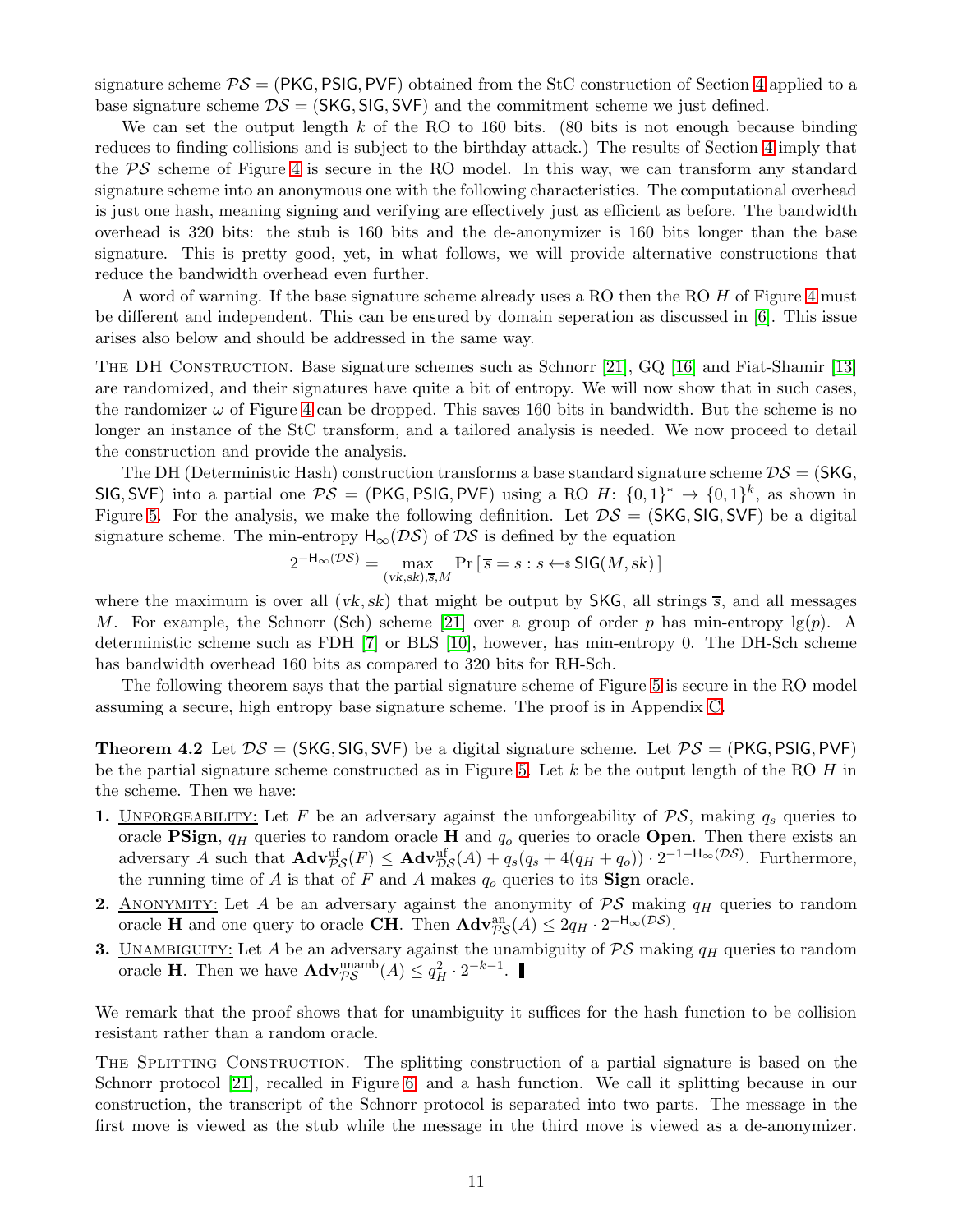<span id="page-11-3"></span>
$$
\underset{\text{Return (vk, sk)}}{\text{Alg PKG()}} \xrightarrow{\text{RIGPSIG}^H(sk, M)} \underset{\text{Return (vk, sk)}}{\text{Alg PSIG}^H(sk, M); \sigma \leftarrow s \text{ H}(s||vk)} \xrightarrow{\text{Alg PVF}^H(vk, M, (\sigma, \kappa))} \underset{\text{If (H(s||vk) = \sigma) ∧ (SVF(vk, s, M) = 1) then }}{\text{H}(H(s||vk) = \sigma) ∧ (SVF(vk, s, M) = 1) then}
$$

<span id="page-11-1"></span>Figure 5: Algorithms defining partial signature scheme  $PS = (PKG, PSIG, PVF)$  derived via the DH transform applied to high-entropy base signature scheme  $DS = (SKG, SIG, SVF)$ .

| Prover                                  |                                           | Verifier                                                                       |
|-----------------------------------------|-------------------------------------------|--------------------------------------------------------------------------------|
| Input: $sk = x$                         |                                           | Input: $vk = X$                                                                |
|                                         |                                           |                                                                                |
| $Y \leftarrow q^y$                      |                                           |                                                                                |
|                                         | $\sigma$                                  |                                                                                |
| $\kappa \leftarrow y + \sigma x \mod p$ | $\kappa$                                  | If $q^{\kappa} = Y X^{\sigma}$ then DEC $\leftarrow 1$ else DEC $\leftarrow 0$ |
|                                         |                                           | Return DEC                                                                     |
|                                         |                                           |                                                                                |
|                                         | $y \leftarrow \mathbb{s} \; \mathbb{Z}_p$ |                                                                                |

| Alg $PKG()$<br>$x \leftarrow \mathscr{Z}_p; X \leftarrow g^x$<br>Return $(X, x)$ | Alg $PSIG(sk, M)$<br>$\begin{array}{c} \n\begin{array}{c}\n y \leftarrow & \mathbb{Z}_p \\  x \leftarrow & \mathbb{Z} \\  \end{array} \\  \n\end{array}$<br>$\sigma \leftarrow H(X  Y  M)$<br>$\kappa \leftarrow y + \sigma x \mod p$<br>Return $(\sigma, \kappa)$ | Alg PVF $(vk, M, (\sigma, \kappa))$<br>If $X \notin G \vee  \sigma  \neq k \vee \kappa \notin \mathbb{Z}_p$ then return 0<br>$Y \leftarrow q^{\kappa} \cdot X^{-\sigma}$<br>If $\sigma = H(X  Y  M)$ then return 1<br>Else return $0$ |
|----------------------------------------------------------------------------------|--------------------------------------------------------------------------------------------------------------------------------------------------------------------------------------------------------------------------------------------------------------------|---------------------------------------------------------------------------------------------------------------------------------------------------------------------------------------------------------------------------------------|
|----------------------------------------------------------------------------------|--------------------------------------------------------------------------------------------------------------------------------------------------------------------------------------------------------------------------------------------------------------------|---------------------------------------------------------------------------------------------------------------------------------------------------------------------------------------------------------------------------------------|

<span id="page-11-2"></span>Figure 6: At the top is the Schnorr identification protocol. Below are the algorithms defining partial signature scheme  $PS = (PKG, PSIG, PVF)$  derived from this protocol via the splitting construction. Here G is a group of prime order p and q is a generator of  $G$ .

The associated partial signature scheme  $PS = (PKG, PSIG, PVF)$  is defined in Figure [6.](#page-11-2) Here, and throughout this section, we have fixed a group  $G$  of prime order  $p$  and a generator  $q$  of  $G$ . Note that this SP-Sch partial signature scheme has zero overhead relative to the base scheme since the full signature is exactly a Schnorr signature. Since the challenge in the Schnorr protocol need be only 80 bits long (not 160) we get a partial signature scheme with an 80-bit stub and a 160 bit de-anonymizer for a 240-bit full signature. Our proof will exploit the general forking lemma of [\[5\]](#page-13-6), recalled in Appendix [D.](#page-19-0)

To discuss security we first recall the Discrete Logarithm Assumption. Let  $G^* = G - \{1\}$  be the set of generators of G, where 1 is the identity element of G. We let  $\text{DLog}_g(h)$  denote the discrete logarithm of  $h \in G$  to base a generator  $g \in G^*$ . Let

$$
\mathbf{Adv}_{G,g}^{\mathrm{dl}}(A) = \Pr\left[x \leftarrow^* \mathbb{Z}_p \, ; \, x' \leftarrow^* A(g, g^x) \; : \; g^{x'} = g^x\right)
$$

i

<span id="page-11-0"></span>denote the advantage of an adversary A in attacking the discrete logarithm (dl) problem. The proof of the following theorem is in Appendix [D.](#page-19-0)

**Theorem 4.3** Let G be a group of prime order p and let g be a generator of G. Let  $PS = (PKG, PSIG,$ PVF) be the splitting-based partial signature scheme constructed in Figure [6.](#page-11-2) Let the range of the RO H in the scheme be  $\{0,1\}^k \subseteq \mathbb{Z}_p$ . Then we have: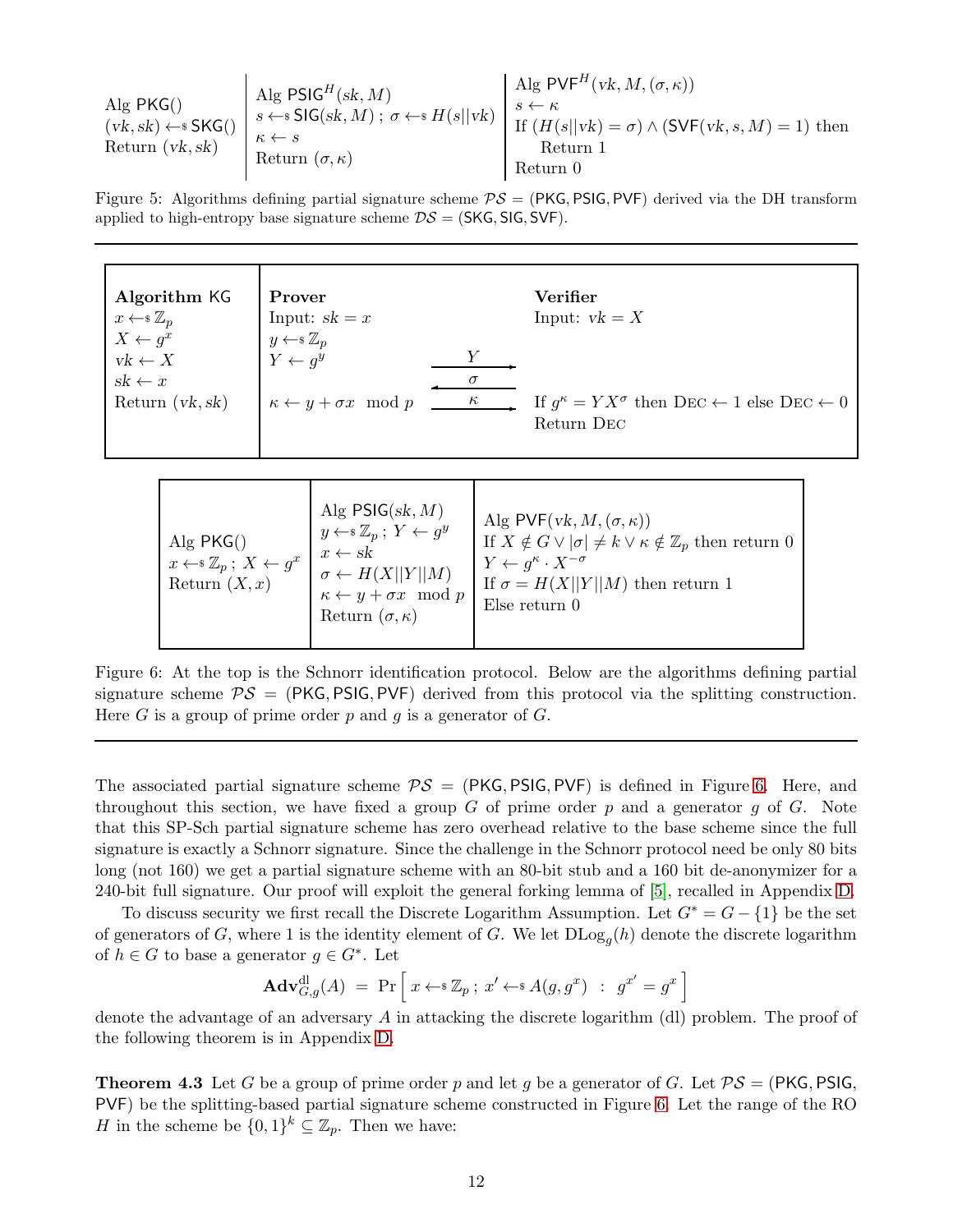| Alg CMT(M)                                                              | Alg CVF( $\sigma, M, \omega$ )                                            |
|-------------------------------------------------------------------------|---------------------------------------------------------------------------|
| $(vk_0, sk_0) \leftarrow s PKG()$                                       | $(b, \sigma') \leftarrow \sigma$                                          |
| $(vk_1, sk_1) \leftarrow s PKG()$                                       | If $(b = 1)$ then                                                         |
| If $(vk_0 = vk_1)$ then $bad \leftarrow true$                           | If $(\sigma' = M \land \omega = M)$ then return 1                         |
| For $i = 1$ to $n$                                                      | Else return 0                                                             |
| $(\sigma_i, \kappa_i) \leftarrow s PSIG(sk_{M[i]}, i)$                  | Else return 0                                                             |
| $\omega \leftarrow \kappa_1    \dots   \kappa_n$                        | $\kappa_1    \dots   \kappa_n \leftarrow \omega$                          |
| $\omega \leftarrow \kappa_1    \dots   \kappa_n$                        | $\sigma_1    \dots   \sigma_n    vk_0    vk_1 \leftarrow \sigma'$         |
| If $bad = true$ then $\sigma \leftarrow (1, M)$ ; $\omega \leftarrow M$ | For $i = 1$ to $n d_i \leftarrow PVF(vk_{M[i]}, i, (\sigma_i, \kappa_i))$ |
| Returns $(\sigma, \omega)$                                              | Returns $d_1 \land \dots \land d_n$                                       |

<span id="page-12-1"></span>Figure 7: CMT construction from PS.

1. UNFORGEABILITY: Let F be an adversary against the unforgeability of  $PS$ , making  $q_s$  queries to oracle **PSign**,  $q_H$  queries to random oracle **H** and having running time  $t_F$ . Then there exists an algorithm  $B$  against the discrete logarithm problem such that

$$
\mathbf{Adv}_{\mathcal{PS}}^{\text{uf}}(F) \leq \frac{q_s^2 + 4q_s q_H + 2q_s q_o}{2p} + \frac{q_H}{p} + \sqrt{q_H \cdot \mathbf{Adv}_{G,g}^{\text{dl}}(B)}.
$$

Furthermore, the running time of B is  $2t_F$ .

- **2.** ANONYMITY: Let A be an adversary against the anonymity of  $\mathcal{PS}$  making  $q_H$  queries to random oracle **H** and one query to oracle **LR**. Then  $\mathbf{Adv}_{\mathcal{PS}}^{\text{an}}(A) \leq 2q_H/p$ .
- **3.** UNAMBIGUITY: Let A be an adversary against the unambiguity of  $\mathcal{PS}$  making  $q_H$  queries to random oracle **H**. Then  $\mathbf{Adv}_{\mathcal{PS}}^{\text{unamb}}(A) \leq q_H^2/2^{k+1}$ .

# <span id="page-12-0"></span>5 A Reverse Connection

From the primitive definitions, we can see that partial signatures (PS) and commitment schemes (CMT) share something in common. Firstly, PS hide the identity of the signer while CMT hide the committed message. Secondly, in the PS setting the signature can not be opened under a different public key while in the CMT setting the committed message can not be opened in a different way. Do these imply that when we have a scheme of one primitive we can transform it to that of the other primitive? We have showed one direction in our CMT construction in Section [4.](#page-8-0) To complete the whole picture, we are going to propose a generic transformation, to convert any partial signature scheme into a commitment scheme. However the similarities between these two primitives don't imply that it is trivial to find such a transformation, especially an efficient one. Our transformation, which provides a direct and efficient conversion from PS to CMT, is depicted in Figure [7.](#page-12-1)

SECURITY OF OUR CONSTRUCTION. We prove that if the given partial signature scheme can achieve unforgeability, anonymity and unambiguity, then the commitment scheme obtained using our construction has the property of hiding and binding. For the analysis, we use the following game to capture the situation that two independently generated public keys are the same. And we use Lemma [5.1](#page-13-7) to bound the probability that such public key collision happens.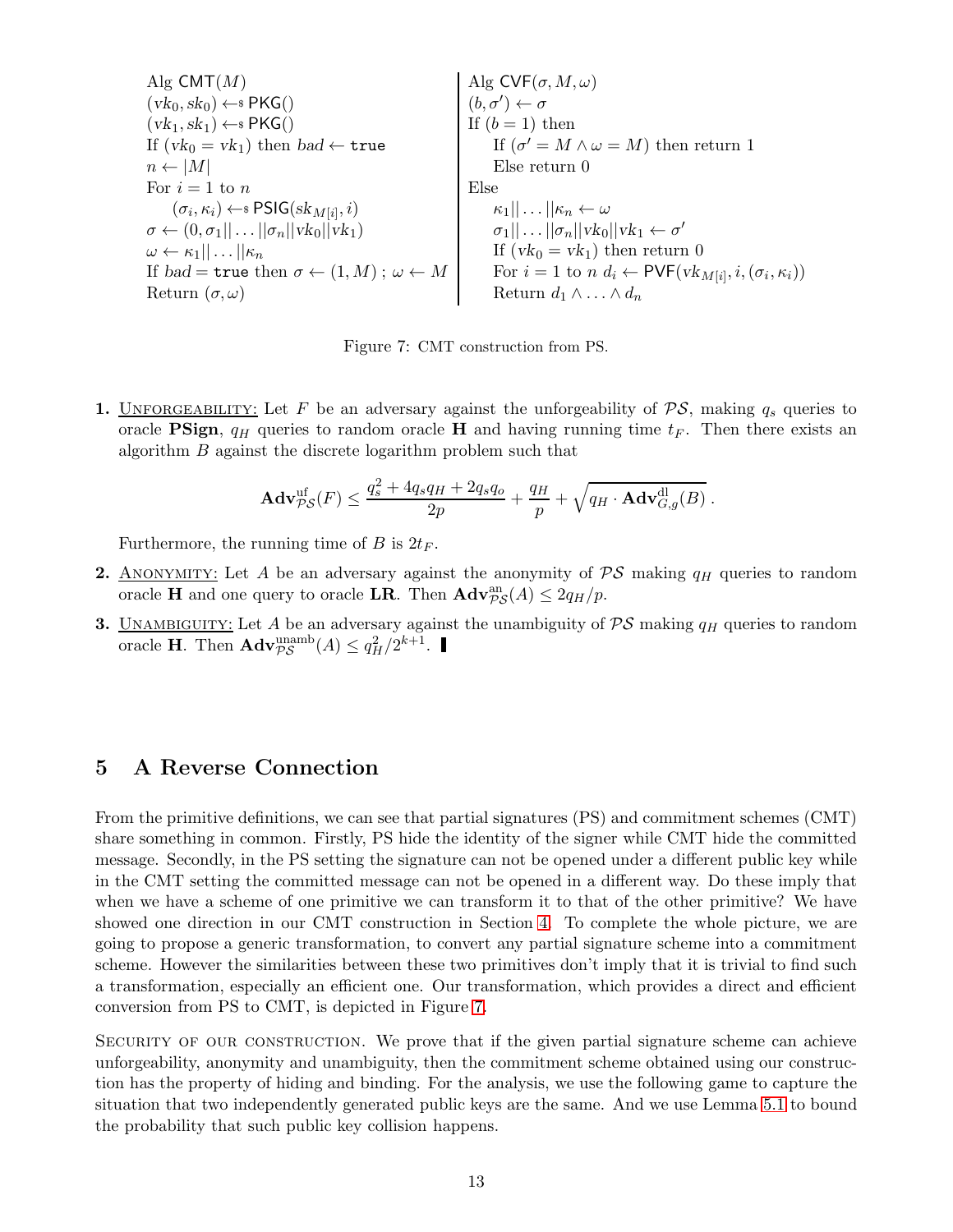procedure Initialize //  $PKColl_{\mathcal{PS}}$  $(vk_0, sk_0) \leftarrow s$  PKG()  $(vk_1, sk_1) \leftarrow s$  PKG() Return  $(vk_0 = vk_1)$ 

<span id="page-13-7"></span>**Lemma 5.1** Let  $PS = (PKG, PSUF)$  be a partial signature scheme. Then there is an adversary F against the unforgeability of  $\mathcal{PS}$  such that  $Pr[RCOII_{\mathcal{PS}}] \leq \mathbf{Adv}_{\mathcal{PS}}^{\text{uf}}(F)$ . The running time of F is that of PKG and F makes no oracle queries.

**Proof:** On input vk F let  $vk_0 \leftarrow vk$  and  $(vk_1, sk_1) \leftarrow$  PKG. It let M be any message, for example  $M = 0$ . It lets  $(\sigma, \kappa) \leftarrow s$  PSIG(sk, M) and returns  $(M, (\sigma, \kappa))$ . If  $vk_1 = vk_0$ , then it wins the game  $\mathrm{UF}_{\mathcal{PS}}$ , so we have  $\Pr[\mathrm{PKColl}_{\mathcal{PS}}] \leq \mathbf{Adv}_{\mathcal{PS}}^{\mathrm{uf}}(F)$ .

<span id="page-13-0"></span>**Theorem 5.2** Let  $PS = (PKG, PSIG, PVF)$  be a partial signature scheme and  $CMT = (CMT, CVF)$ the commitment scheme constructed from  $PS$  as in Figure [7.](#page-12-1) Let A be an adversary against the hiding property of  $\mathcal{CMT}$ , making one query to oracle LR, this always consisting of a pair of *n*-bit messages, and having running time at most  $t_A$ . Then there exists adversary B making n queries to oracle CH and adversary F making no queries such that

$$
\mathbf{Adv}_{\mathcal{CMT}}^{\mathrm{hd}}(A) \leq n \cdot \mathbf{Adv}_{\mathcal{PS}}^{\mathrm{an}}(B) + 2 \cdot \mathbf{Adv}_{\mathcal{PS}}^{\mathrm{uf}}(F) .
$$

Furthermore, the running times of B and F are the same as that of A. B makes one query to its  $CH$ oracle and F makes no queries.

<span id="page-13-1"></span>The proof is in Appendix [E.](#page-23-0)

**Theorem 5.3** Let  $PS = (PKG, PSIG, PVF)$  be a partial signature scheme and  $\mathcal{CMT} = (CMT, CVF)$  the commitment scheme constructed from  $PS$  as in Figure [7.](#page-12-1) Let A be an adversary against the binding property of  $\mathcal{CMT}$ . Then there exists an adversary B such that

$$
\mathbf{Adv}_{\mathcal{CMT}}^{\text{bnd}}(A) \leq \mathbf{Adv}_{\mathcal{PS}}^{\text{unamb}}(B) .
$$

Furthermore, the running time of  $B$  is that of  $A$ .

Due to space limit, the whole proof is deferred to Appendix [F.](#page-25-0)

#### <span id="page-13-5"></span>References

- [1] M. Abdalla, J. H. An, M. Bellare, and C. Namprempre. From identification to signatures via the Fiat-Shamir transform: Minimizing assumptions for security and forward-security. In L. R. Knudsen, editor, EUROCRYPT 2002, volume 2332 of LNCS, pages 418–433. Springer, Apr. / May 2002. [5](#page-4-1)
- <span id="page-13-3"></span>[2] M. Abdalla, M. Bellare, and G. Neven. Robust encryption. In D. Micciancio, editor, TCC 2010, volume 5978 of LNCS, pages 480–497. Springer, Feb. 2010. [4](#page-3-0)
- <span id="page-13-4"></span>[3] M. Bellare, D. Hofheinz, and S. Yilek. Possibility and impossibility results for encryption and commitment secure under selective opening. In A. Joux, editor, *EUROCRYPT 2009*, volume 5479 of *LNCS*, pages 1–35. Springer, Apr. 2009. [4](#page-3-0)
- <span id="page-13-2"></span>[4] M. Bellare, D. Micciancio, and B. Warinschi. Foundations of group signatures: Formal definitions, simplified requirements, and a construction based on general assumptions. In E. Biham, editor, EUROCRYPT 2003, volume 2656 of LNCS, pages 614–629. Springer, May 2003. [3,](#page-2-1) [6,](#page-5-1) [9](#page-8-2)
- <span id="page-13-6"></span>[5] M. Bellare and G. Neven. Multi-signatures in the plain public-key model and a general forking lemma. In A. Juels, R. N. Wright, and S. Vimercati, editors, ACM CCS 06, pages 390–399. ACM Press, Oct. / Nov. 2006. [6,](#page-5-1) [12,](#page-11-3) [20](#page-19-1)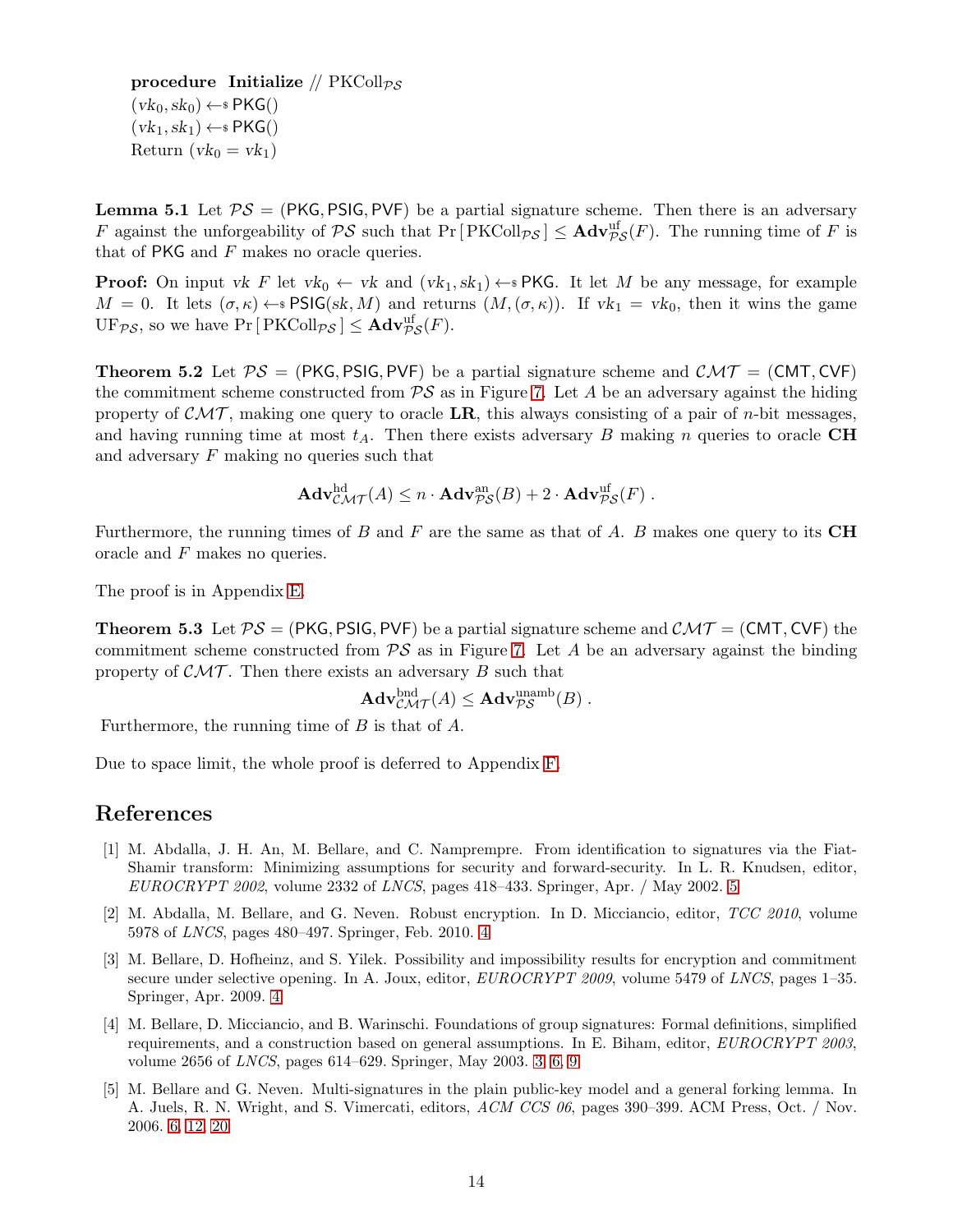- <span id="page-14-18"></span><span id="page-14-17"></span>[6] M. Bellare and P. Rogaway. Random oracles are practical: A paradigm for designing efficient protocols. In V. Ashby, editor, ACM CCS 93, pages 62–73. ACM Press, Nov. 1993. [11](#page-10-1)
- <span id="page-14-16"></span>[7] M. Bellare and P. Rogaway. The exact security of digital signatures: How to sign with RSA and Rabin. In U. M. Maurer, editor, *EUROCRYPT'96*, volume 1070 of *LNCS*, pages 399–416. Springer, May 1996. [11](#page-10-1)
- [8] M. Bellare and P. Rogaway. The security of triple encryption and a framework for code-based gameplaying proofs. In S. Vaudenay, editor, EUROCRYPT 2006, volume 4004 of LNCS, pages 409–426. Springer, May / June 2006. [8](#page-7-1)
- <span id="page-14-3"></span>[9] A. Bender, J. Katz, and R. Morselli. Ring signatures: Stronger definitions, and constructions without random oracles. In S. Halevi and T. Rabin, editors, TCC 2006, volume 3876 of LNCS, pages 60–79. Springer, Mar. 2006. [3,](#page-2-1) [6](#page-5-1)
- <span id="page-14-9"></span><span id="page-14-1"></span>[10] D. Boneh, B. Lynn, and H. Shacham. Short signatures from the Weil pairing. Journal of Cryptology, 17(4):297–319, Sept. 2004. [5,](#page-4-1) [11](#page-10-1)
- <span id="page-14-7"></span>[11] D. Chaum and E. van Heyst. Group signatures. In D. W. Davies, editor, EUROCRYPT'91, volume 547 of LNCS, pages 257–265. Springer, Apr. 1991. [3,](#page-2-1) [6](#page-5-1)
- <span id="page-14-11"></span>[12] C. Dwork, M. Naor, O. Reingold, and L. J. Stockmeyer. Magic functions. In 40th FOCS, pages 523–534. IEEE Computer Society Press, Oct. 1999. [4](#page-3-0)
- [13] A. Fiat and A. Shamir. How to prove yourself: Practical solutions to identification and signature problems. In A. M. Odlyzko, editor, CRYPTO'86, volume 263 of LNCS, pages 186–194. Springer, Aug. 1987. [5,](#page-4-1) [11](#page-10-1)
- <span id="page-14-5"></span>[14] M. Fischlin. Anonymous signatures made easy. In T. Okamoto and X. Wang, editors, PKC 2007, volume 4450 of LNCS, pages 31–42. Springer, Apr. 2007. [3,](#page-2-1) [6,](#page-5-1) [7](#page-6-0)
- <span id="page-14-6"></span>[15] S. Goldwasser, S. Micali, and R. L. Rivest. A digital signature scheme secure against adaptive chosen-message attacks. SIAM Journal on Computing, 17(2):281–308, Apr. 1988. [4,](#page-3-0) [8](#page-7-1)
- <span id="page-14-10"></span>[16] L. C. Guillou and J.-J. Quisquater. A practical zero-knowledge protocol fitted to security microprocessor minimizing both trasmission and memory. In C. G. Günther, editor, EUROCRYPT'88, volume 330 of LNCS, pages 123–128. Springer, May 1988. [5,](#page-4-1) [11](#page-10-1)
- <span id="page-14-12"></span>[17] J. Håstad, R. Impagliazzo, L. A. Levin, and M. Luby. A pseudorandom generator from any one-way function. SIAM Journal on Computing, 28(4):1364–1396, 1999. [6](#page-5-1)
- <span id="page-14-13"></span><span id="page-14-2"></span>[18] M. Naor. Bit commitment using pseudorandomness. Journal of Cryptology, 4(2):151–158, 1991. [6](#page-5-1)
- [19] R. L. Rivest, A. Shamir, and Y. Tauman. How to leak a secret. In C. Boyd, editor, ASIACRYPT 2001, volume 2248 of LNCS, pages 552–565. Springer, Dec. 2001. [3,](#page-2-1) [6](#page-5-1)
- <span id="page-14-15"></span>[20] V. Saraswat and A. Yun. Anonymous signatures revisited. Cryptology ePrint Archive, Report 2009/307, 2009. <http://eprint.iacr.org/>. [8](#page-7-1)
- <span id="page-14-8"></span>[21] C.-P. Schnorr. Efficient signature generation by smart cards. Journal of Cryptology, 4(3):161–174, 1991. [5,](#page-4-1) [6,](#page-5-1) [11](#page-10-1)
- <span id="page-14-4"></span>[22] G. Yang, D. S. Wong, X. Deng, and H. Wang. Anonymous signature schemes. In M. Yung, Y. Dodis, A. Kiayias, and T. Malkin, editors, PKC 2006, volume 3958 of LNCS, pages 347–363. Springer, Apr. 2006. [3,](#page-2-1) [6,](#page-5-1) [7](#page-6-0)
- <span id="page-14-14"></span>[23] R. Zhang and H. Imai. Strong anonymous signatures. In M. Yung, P. Liu, and D. Lin, editors, INSCRYPT08, volume 5487 of LNCS, pages 60–71. Springer, Dec. 2008. [8](#page-7-1)

### <span id="page-14-0"></span>A Security Definitions of Signatures and Commitments

The advantage of an adversary  $F$  in attacking the unforgeability is

$$
\mathbf{Adv}_{\mathcal{DS}}^{\mathrm{uf}}(F) = \Pr\left[\mathrm{EUF\text{-}CMA}_{\mathcal{DS}}^F\right],
$$

where game EUF-CMA is shown in Figure [8.](#page-15-1)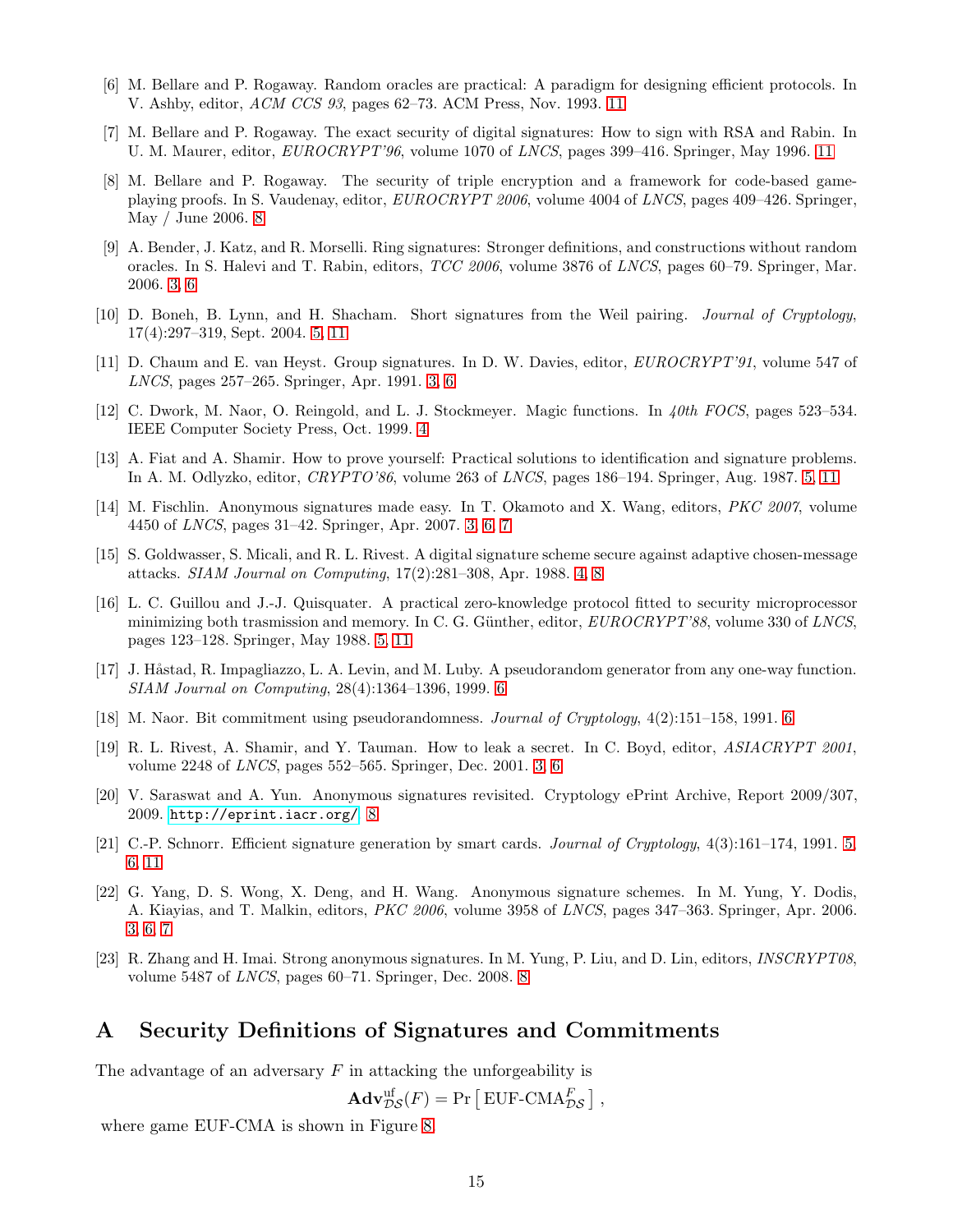| Initialize<br>$b \leftarrow \{0, 1\}$             | Initialize                                                                                                        | Initialize<br>$(vk, sk) \leftarrow$ SKG $(i; i \leftarrow 0; S \leftarrow \emptyset$ |
|---------------------------------------------------|-------------------------------------------------------------------------------------------------------------------|--------------------------------------------------------------------------------------|
| $LR(M_0, M_1)$                                    | Finalize( $\sigma$ , $(M_0, \omega_0)$ , $(M_1, \omega_1)$ )<br>$d_0 \leftarrow (CVF(\sigma, M_0, \omega_0) = 1)$ | Return <i>vk</i>                                                                     |
| If $( M_0  \neq  M_1 )$ then return $\perp$       | $d_1 \leftarrow (CVF(\sigma, M_1, \omega_1) = 1)$                                                                 | $\operatorname{Sign}(M)$                                                             |
| $(\sigma, \omega) \leftarrow \in \text{CMT}(M_b)$ | Return $(d_0 \wedge d_1 \wedge M_0 \neq M_1)$                                                                     | $i \leftarrow i+1$ ; $M_i \leftarrow M$                                              |
| Return $\sigma$                                   |                                                                                                                   | $S \leftarrow S \cup \{M_i\}$ ; $s_i \leftarrow s$ SIG(sk, M)                        |
| $\mathbf{Finalize}(d)$                            |                                                                                                                   | Return $\sigma_i$                                                                    |
| Return $(b = d)$                                  |                                                                                                                   | $\mathbf{Finalize}(M,s)$                                                             |
|                                                   |                                                                                                                   | Return $(M \notin S \wedge SVF(vk, s, M) = 1)$                                       |

Figure 8: Game HD in the left used to define hiding and game BND in the center used to define binding of commitment scheme  $\mathcal{CMT} = (CMT, CVF)$ . Game EUF-CMA in the right used to define existential unforgeability of signature scheme  $DS = (SKG, SIG, SVF)$ .

<span id="page-15-1"></span>

<span id="page-15-2"></span>Figure 9: Game sequence used in proof of Theorem [4.1.](#page-9-0) Game  $G_3, G_4$  include the boxed code while  $G_0, G_1, G_2$ do not.

The advantage of an adversary A in attacking the hiding property is

$$
\mathbf{Adv}_{\mathcal{CMT}}^{\mathrm{hd}}(A) = 2 \cdot \Pr\left[\ \mathbf{HD}_{\mathcal{CMT}}^{A}\ \right] - 1 \ .
$$

where game HD is in Figure [8.](#page-15-1) In the game,  $A$  is allowed only one query to its  $LR$  oracle. The advantage of an adversary A in attacking the binding property is

$$
\mathbf{Adv}_{\mathcal{CMT}}^{\text{bnd}}(A) = \Pr\left[\, \text{BND}_{\mathcal{CMT}}^{A} \,\right]
$$

where game BND is in Figure [8.](#page-15-1)

# <span id="page-15-0"></span>B Proof of Theorem [4.1](#page-9-0)

**Proof of Part 1.:** We use games  $G_0, G_1, G_2, G_3, G_4$  of Figure [9,](#page-15-2) where l denotes the length of a signature in  $\mathcal{DS}$ . We assume wlog that F always makes exactly q queries to **PSign** rather than at most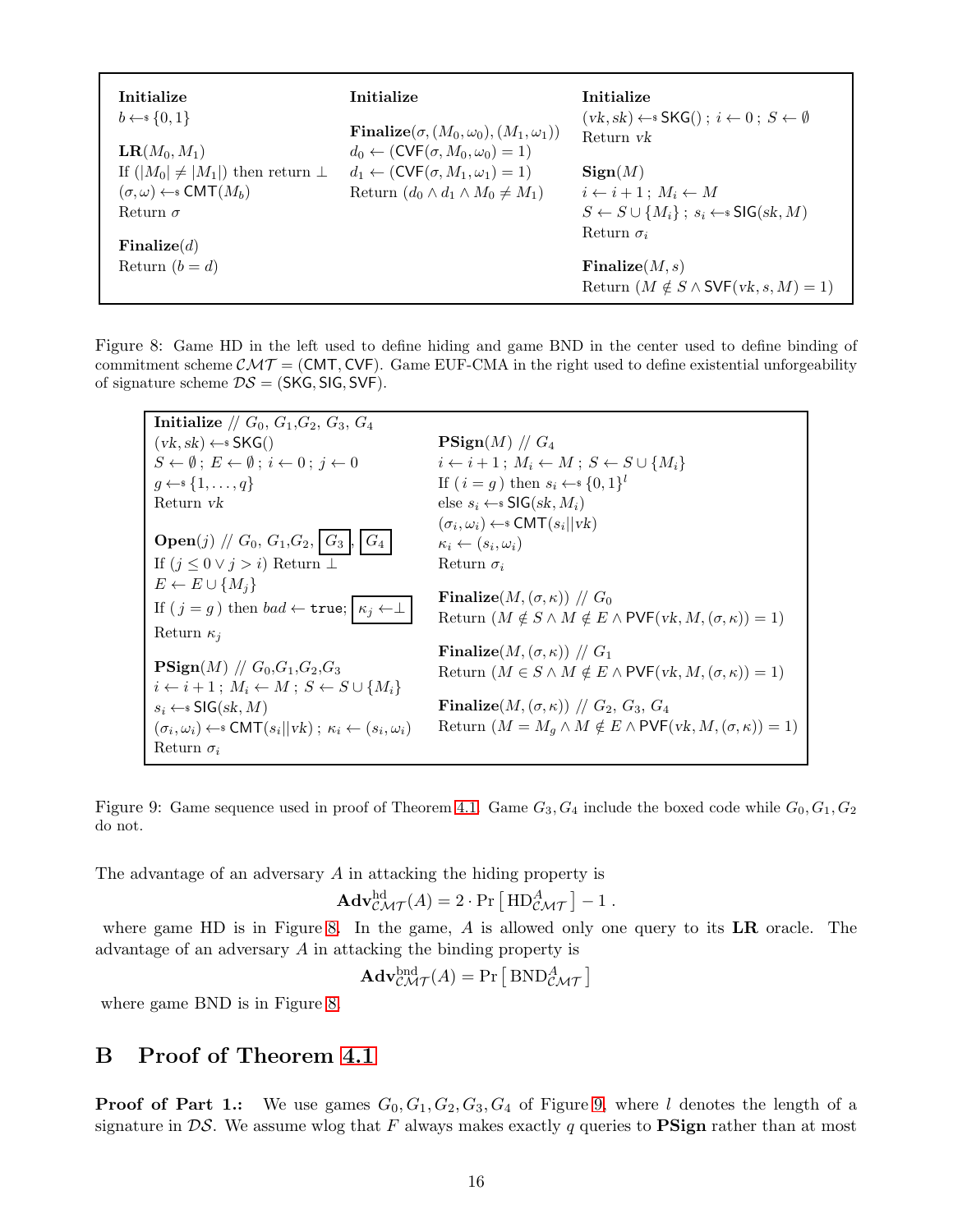q. Note that  $G_0$  and  $G_1$  are different only in procedure **Finalize**. For  $G_0$ , any execution with F in which the outcome is true satisfies  $M \notin S$ . For  $G_1$ , any execution with F in which the outcome is true satisfies  $M \in S$ . So we have

<span id="page-16-0"></span>
$$
\mathbf{Adv}_{\mathcal{PS}}^{\mathrm{uf}}(F) \leq \Pr\left[G_0^F\right] + \Pr\left[G_1^F\right].\tag{1}
$$

Games  $G_1$  and  $G_2$  are identical except for the first condition in the procedure **Finalize**. Any execution of  $G_2$  with F in which the outcome is true must have not only  $M \in S$  but also  $M = M_g$ . On the other hand  $G_1$  does not use g anywhere and thus the events  $G_1^F$  and  $M = M_g$  are independent and the probability of the latter is  $1/q$ . Hence, we have

<span id="page-16-2"></span><span id="page-16-1"></span>
$$
\Pr\left[G_1^F\right] \le q \cdot \Pr\left[G_2^F\right].\tag{2}
$$

The difference between  $G_3$  and  $G_2$  is that the former includes the boxed code in **Open**. But any execution of  $G_3$  with F in which the outcome is true must have  $M = M_q$  and  $M \notin E$ , so the boxed code would not have been executed. Recall that  $BD_i$  denotes the event that bad is set to true in game  $G_i$ . Then based on Lemma [3.1,](#page-7-2) we have

$$
\Pr\left[G_2^F\right] = \Pr\left[G_2^F \wedge \overline{BD}_2\right] = \Pr\left[G_3^F \wedge \overline{BD}_3\right].\tag{3}
$$

Combining  $(1)$ ,  $(2)$  and  $(3)$ , we get

<span id="page-16-3"></span>
$$
\mathbf{Adv}_{\mathcal{PS},F}^{\text{uf}}(k) \leq \Pr\left[G_0^F\right] + q \cdot \Pr\left[G_3^F \wedge \overline{\mathsf{BD}}_3\right].\tag{4}
$$

We will build  $A_0, A_1, B$  so that

<span id="page-16-4"></span>
$$
\Pr\left[G_0^F\right] \leq \mathbf{Adv}_{\mathcal{DS}}^{\text{uf}}(A_0) \tag{5}
$$

$$
\Pr\left[G_3^F \wedge \overline{BD}_3\right] - \Pr\left[G_4^F \wedge \overline{BD}_4\right] \leq \mathbf{Adv}_{\mathcal{CMT}}^{hd}(B) \tag{6}
$$

<span id="page-16-6"></span><span id="page-16-5"></span>
$$
\Pr\left[G_4^F \wedge \overline{\mathsf{BD}}_4\right] \leq \mathbf{Adv}_{\mathcal{DS}}^{\text{uf}}(A_1) \tag{7}
$$

 $A_0, A_1$  will make q oracle queries and  $A_0, A_1, B$  will have the same running time as F. Now let A on input vk pick  $c \leftarrow \{0, 1\}$  and run  $A_c(vk)$ . Then

$$
\mathbf{Adv}_{\mathcal{DS}}^{\text{uf}}(A) = \frac{1}{2}\mathbf{Adv}_{\mathcal{DS}}^{\text{uf}}(A_0) + \frac{1}{2}\mathbf{Adv}_{\mathcal{DS}}^{\text{uf}}(A_1) . \tag{8}
$$

Part 1. of Theorem [4.1](#page-9-0) follows from [\(4\)](#page-16-3), [\(5\) \(6\)](#page-16-4), [\(7\)](#page-16-4) and [\(8\)](#page-16-5). We proceed to describe  $A_0$ ,  $A_1$ ,  $B$ .

Adversary  $A_0$  gets input vk and then does the following initializations:

$$
S \leftarrow \emptyset; E \leftarrow \emptyset; i \leftarrow 0; j \leftarrow 0; g \leftarrow s \{1, \dots, q\}.
$$
\n
$$
(9)
$$

It then runs  $F(\nu k)$ . It answers F's queries to **PSign** using the following procedure:

#### procedure  $\text{PSign}(M)$

 $i \leftarrow i + 1$ ;  $M_i \leftarrow M$ ;  $S \leftarrow S \cup \{M_i\}$ ;  $s_i \leftarrow s \operatorname{Sign}(M)$  $(\sigma_i, \omega_i) \leftarrow \text{S} \text{CMT}(s_i || \text{vk}) ; \ \kappa_i \leftarrow (s_i, \omega_i)$ Return  $\sigma_i$ 

 $A_0$  answers F's queris to **Open** exactly as  $G_0$  does. Finally, F outputs  $(M, (\sigma, \kappa))$ . Adversary  $A_0$  parses  $\kappa$  to  $(s, \omega)$  and then outputs  $(M, s)$ .

Adversary B against the hiding property of  $\mathcal{CMT}$  begins by executing the code of the Initialize procedure of  $G_3$ , thereby defining for itself the parameters vk, sk, S, E, i, j, g. It then starts running F on vk. It answers  $F$ 's queries to  $\bf{PSign}$  using the following procedure:

#### procedure  $\text{PSign}(M)$

 $i \leftarrow i + 1$ ;  $M_i \leftarrow M$ ;  $S \leftarrow S \cup \{M_i\}$ ;  $s_i \leftarrow s$  SIG(sk, M) If  $(i = g)$  then  $s_0 \leftarrow s \{0, 1\}^l$ ;  $\sigma_i \leftarrow \mathbf{LR}(s_0 || vk, s_i || vk)$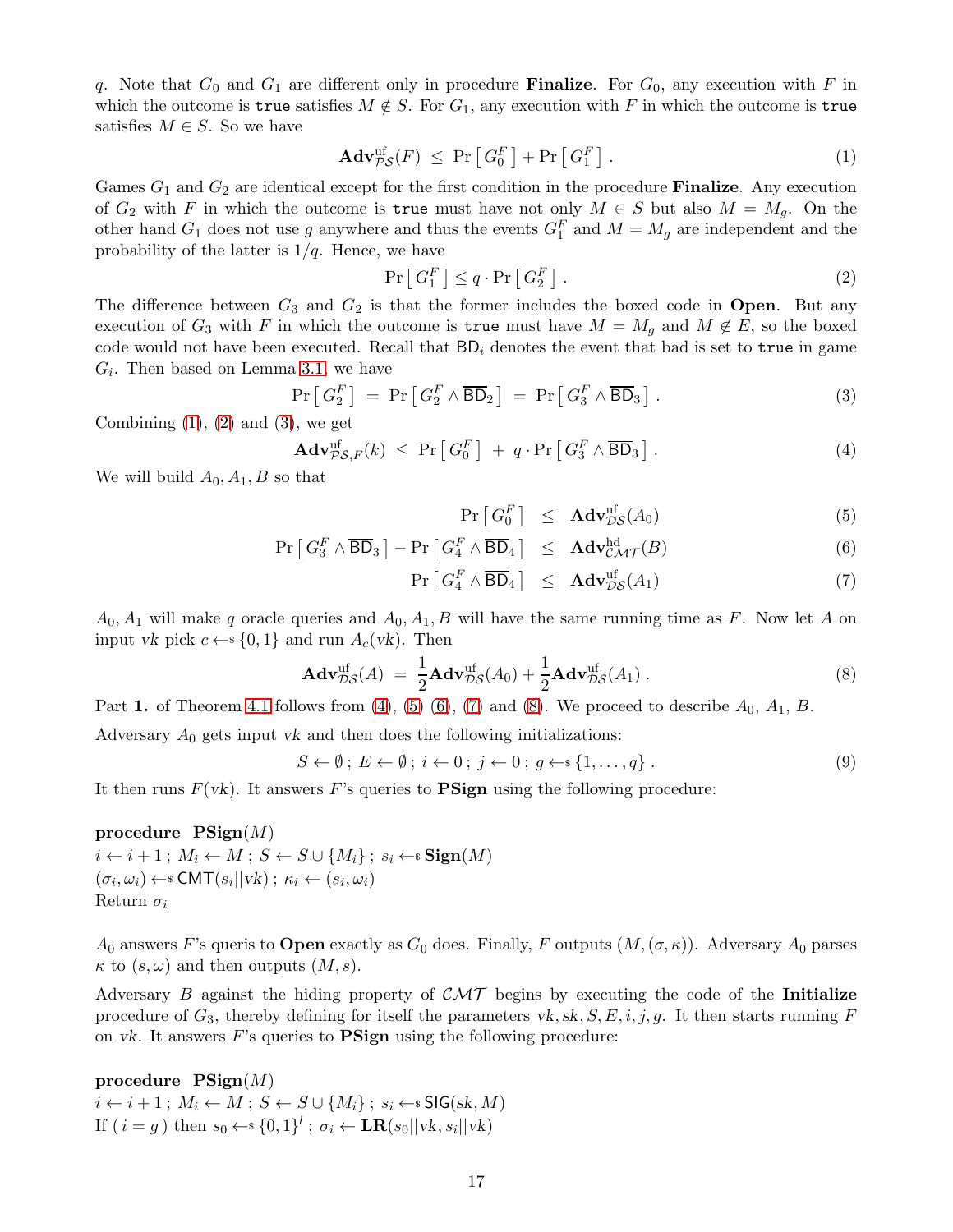Else  $(\sigma_i, \omega_i) \leftarrow \text{S} \text{CMT}(s_i || vk)$ ;  $\kappa_i \leftarrow (s_i, \omega_i)$ Return  $\sigma_i$ 

It answers F's queries to **Open** exactly as  $G_3$  does. Finally, F outputs  $(M, (\sigma, \kappa))$ . Adversary B outputs 1 if  $M = M_q \wedge M \notin E \wedge PVF(vk, M, (\sigma, \kappa)) = 1$ , and 0 otherwise. Letting d denote the output of B, we have

$$
Pr[d = 1 | b = 1] = Pr[G_3^F \wedge \overline{BD}_3] \text{ and } Pr[d = 1 | b = 0] Pr[G_4^F \wedge \overline{BD}_4].
$$

Subtracting, we get

$$
\Pr\left[G_3^F \wedge \overline{\mathsf{BD}}_3\right] - \Pr\left[G_4^F \wedge \overline{\mathsf{BD}}_4\right] = \mathbf{Adv}^{\mathrm{hd}}_{\mathcal{CMT}}(B) .
$$

Adversary  $A_1$  gets input vk and then does the initializations [\(9\)](#page-16-6). It then runs  $F(\nu k)$ . It answers F's queries to **PSign** using the following procedure:

procedure  $\text{PSign}(M)$  $i \leftarrow i + 1$ ;  $M_i \leftarrow M$ ;  $S \leftarrow S \cup \{M_i\}$ If  $(i = g)$  then  $s_i \leftarrow s \{0, 1\}^l$  else  $s_i \leftarrow s \operatorname{Sign}(M)$  $(\sigma_i, \omega_i) \leftarrow \text{S} \text{CMT}(s_i || \text{vk}) ; \ \kappa_i \leftarrow (s_i, \omega_i)$ Return  $\sigma_i$ 

It answers F's queris to **Open** exactly as  $G_4$  does. Finally, F outputs  $(M, (\sigma, \kappa))$ .  $A_1$  parses  $\kappa$  to  $(s, \omega)$ and outputs  $(M, s)$ .

**Proof of Part 2.:** Adversary B begins with  $(vk_i, sk_i) \leftarrow s \text{PKG}$  for  $i = 0, 1$ . It then runs  $A((vk_0, sk_0),$  $(vk_1, sk_1)$  and answers A's queries to **CH** using the following procedure:

procedure  $CH(M)$  $s_0 \leftarrow \$ \mathsf{SIG}(sk_0, M); s_1 \leftarrow \$ \mathsf{SIG}(sk_1, M); \sigma \leftarrow \mathbf{LR}(s_0 || vk_0, s_1 || vk_1)$ Return  $\sigma$ 

After  $A$  outputs its guess  $d$ , adversary  $B$  outputs the same  $d$ . We have

 $Pr\left[\ \text{HD}^B_{\mathcal{CMT}} \ | \ b = 1 \right] = Pr\left[\ \text{AN}^A_{\mathcal{PS}} \ | \ b = 1 \right] \text{ and } Pr\left[\ \text{HD}^B_{\mathcal{CMT}} \ | \ b = 0 \right] = Pr\left[\ \text{AN}^A_{\mathcal{PS}} \ | \ b = 0 \right]$ from which Part 2. of Theorem [4.1](#page-9-0) follows.

**Proof of Part 3.:** Adversary B runs A to get  $(vk_0, vk_1, M_0, M_1, \sigma, \kappa_0, \kappa_1)$ . It lets  $(s_0, \omega_0) \leftarrow \kappa_0$  and  $(s_1,\omega_1) \leftarrow \kappa_1$ . Adversary B then outputs  $\sigma$ ,  $(s_0||vk_0, \omega_0)$ ,  $(s_1||vk_1, \omega_1)$ .

## <span id="page-17-0"></span>C Proof of Theorem [4.2](#page-10-0)

**Proof of Part 1.:** We refer to the games of Figure [10.](#page-18-0) Game  $G_0$  is equivalent to  $UF_{\mathcal{PS}}$ , so

$$
\mathbf{Adv}_{\mathcal{PS}}^{\mathrm{uf}}(F) = \Pr\left[\,G_0^F\,\right]
$$

.

Game  $G_1$  omits the boxed code in **PSign**, meaning  $H[s_i] | vk]$  is not assigned  $\sigma_i$  at this point. Instead the assignment is delayed, being done by  $H(x)$  or **Open** as necessary. So

$$
\Pr\left[G_0^F\right] = \Pr\left[G_1^F\right].
$$

But  $G_1, G_2$  are equivalent and  $G_2$  and  $G_3$  are identical until bad, so by Lemma [3.1](#page-7-2)

$$
\Pr\left[G_1^F\right] = \Pr\left[G_2^F\right] = \Pr\left[G_3^F\right] + \Pr\left[G_2^F\right] - \Pr\left[G_3^F\right] \le \Pr\left[G_3^F\right] + \Pr\left[\mathsf{BD}_3\right].
$$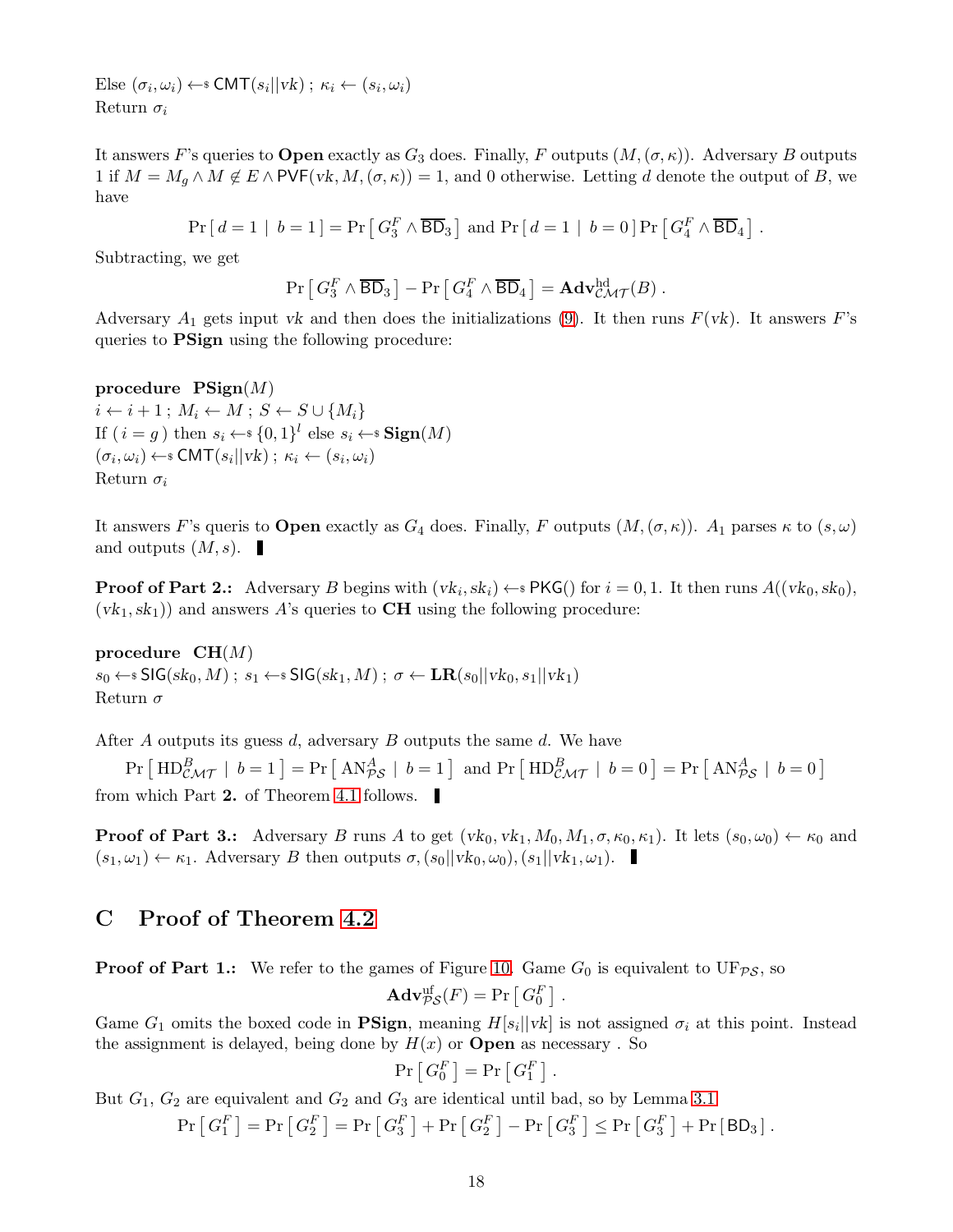

<span id="page-18-0"></span>Figure 10: Game sequence used in proof of Theorem [4.2.](#page-10-0)

 $G_3$  and  $G_4$  are equivalent and  $G_4$  and  $G_5$  are identical until bad, so by Lemma [3.1](#page-7-2)

$$
\Pr\left[G_3^F\right] = \Pr\left[G_4^F\right] = \Pr\left[G_5^F\right] + \Pr\left[G_4^F\right] - \Pr\left[G_5^F\right] \le \Pr\left[G_5^F\right] + \Pr\left[\mathsf{BD}_5\right].
$$

In  $G_5$ , the signature  $s_i$  for  $i \notin U$  is unused beyond for setting bad, so in  $G_6$  we don't compute it. We have

<span id="page-18-1"></span>
$$
\Pr\left[\,G_5^F\,\right]=\Pr\left[\,G_6^F\,\right]\,.
$$

Putting the above together we have

$$
\mathbf{Adv}_{\mathcal{PS}}^{\mathrm{uf}}(F) \le \Pr\left[G_6^F\right] + \Pr\left[\,\mathsf{BD}_3\,\right] + \Pr\left[\,\mathsf{BD}_5\,\right].\tag{10}
$$

Adversary A sets input vk and perform the initialization  $E \leftarrow \emptyset$ ;  $U \leftarrow \emptyset$ ;  $i \leftarrow 0$ . It then runs  $F(\nu k)$ . It responds to H and PSign queries as does  $G_6$ , and to Open queries via the Open procedure of  $G_6$ except that the computation  $\mathsf{SIG}(sk, M_i)$  is substituted by a call  $\mathbf{Sign}(M_i)$  to A's sign oracle. A outputs the same thing as  $F$ . We have

<span id="page-18-2"></span>
$$
\Pr\left[G_6^F\right] \le \mathbf{Adv}_{\mathcal{DS}}^{\text{uf}}(A) \tag{11}
$$

Now

<span id="page-18-3"></span>
$$
\Pr[BD_3] \leq \sum_{i=1}^{q_s} \left( \frac{i-1}{2^{H_\infty(\mathcal{DS})}} + \frac{q_H + q_o}{2^{H_\infty(\mathcal{DS})}} \right) = \frac{q_s(q_s - 1) + 2q_s(q_H + q_o)}{2^{1 + H_\infty(\mathcal{DS})}}.
$$
\n(12)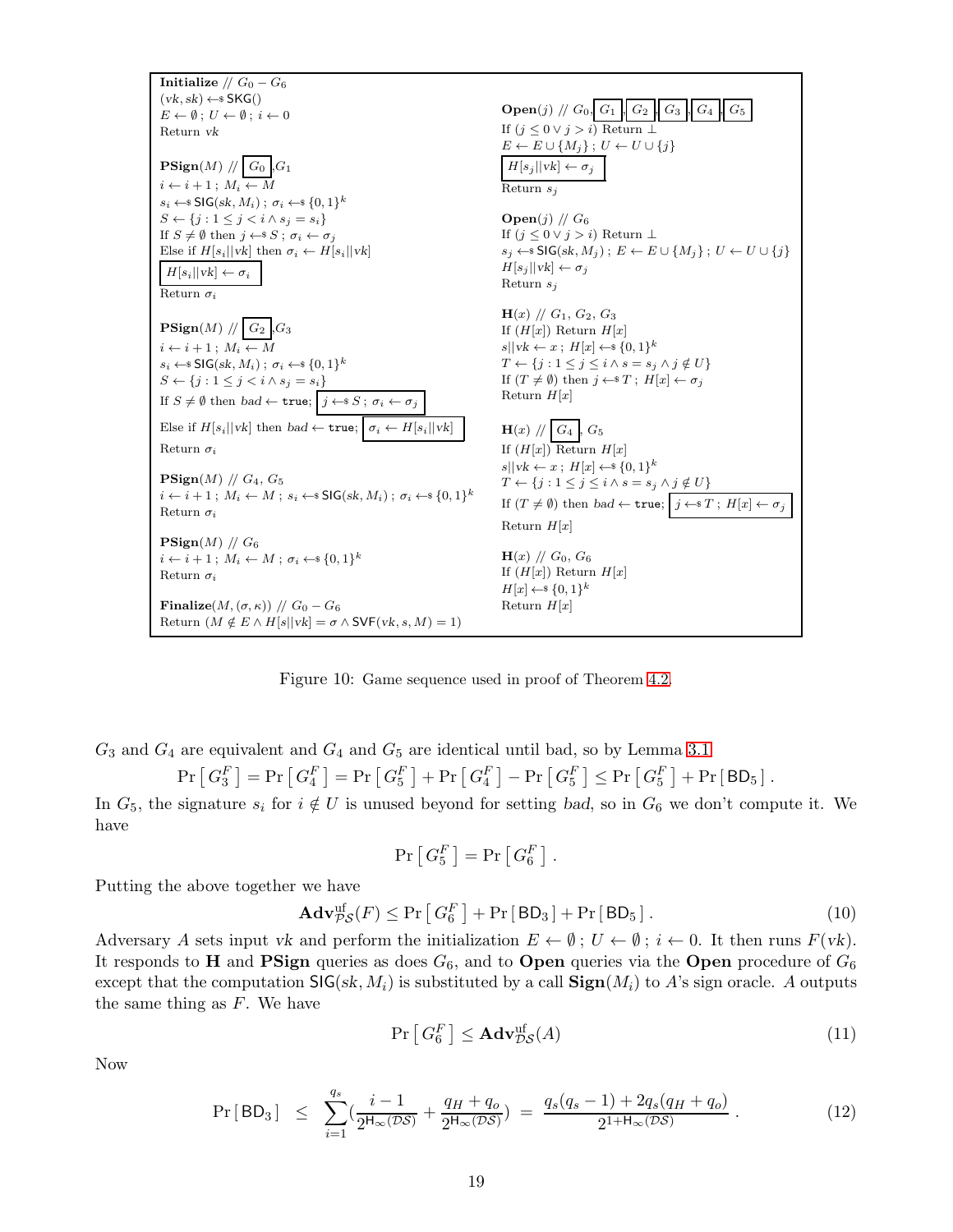<span id="page-19-1"></span>

| Initialize // $G_0$ , $G_1$ , $G_2$                                              |                                                                                        |  |
|----------------------------------------------------------------------------------|----------------------------------------------------------------------------------------|--|
| $b \leftarrow s \{0, 1\}$                                                        | $CH(M)$ // $G_1$ , $G_2$                                                               |  |
| $(vk_0, sk_0) \leftarrow$ SKG()                                                  | $s \leftarrow s \mathsf{SIG}(sk_b, M)$ ; $\sigma \leftarrow s \{0, 1\}^k$              |  |
| $(vk_1, sk_1) \leftarrow$ SKG()                                                  | If $(H[s  vk_b])$ then $bad \leftarrow \texttt{true}$ ; $\sigma \leftarrow H[s  vk_b]$ |  |
| Return $((vk_0, sk_0), (vk_1, sk_1))$                                            | $H[s  vk_b] \leftarrow \sigma$                                                         |  |
| $CH(M)$ // $G_0$                                                                 | Return $\sigma$                                                                        |  |
| $s \leftarrow s \mathsf{SIG}(sk_b, M)$ ; $\sigma \leftarrow \mathbf{H}(s  vk_b)$ | $H(x)$ // $G_0$ , $G_1$ , $G_2$                                                        |  |
| Return $\sigma$                                                                  | If $(H[x])$ Return $H[x]$                                                              |  |
| Finalize(d) // $G_0$ , $G_1$ , $G_2$<br>Return $(b = d)$                         | $H[x] \leftarrow \{0,1\}^k$<br>Return $H[x]$                                           |  |

Figure 11: Game sequence used in proof of Theorem [4.2.](#page-10-0)

Finally the maximum size of T in procedure H of  $G_5$  is  $q_s$  and hence

<span id="page-19-5"></span><span id="page-19-4"></span><span id="page-19-3"></span><span id="page-19-2"></span>
$$
\Pr[BD_5] \le \frac{q_s q_H}{2^{H_\infty(\mathcal{DS})}} \,. \tag{13}
$$

Putting together [\(10\)](#page-18-1), [\(11\)](#page-18-2), [\(12\)](#page-18-3) and [\(13\)](#page-19-2) completes the proof.

**Proof of Part 2.:** We use games  $G_0, G_1, G_2$  of Figure [11.](#page-19-3) So we have

$$
\mathbf{Adv}_{\mathcal{PS}}^{\text{an}}(A) = 2 \cdot \Pr\left[G_0^A\right] - 1. \tag{14}
$$

Games  $G_0$  and  $G_1$  are equivalent, and  $G_1$  and  $G_2$  are identical until bad so by Lemma [3.1](#page-7-2) we have

$$
\Pr\left[G_0^A\right] = \Pr\left[G_1^A\right] = \Pr\left[G_1^A\right] - \Pr\left[G_2^A\right] + \Pr\left[G_2^A\right] \le \Pr\left[\text{BD}_2\right] + \Pr\left[G_2^A\right].\tag{15}
$$

Combining [\(14\)](#page-19-4) and [\(15\)](#page-19-5), we get

<span id="page-19-6"></span>
$$
\mathbf{Adv}_{\mathcal{PS}}^{\text{an}}(A) \leq 2 \cdot (\Pr\left[G_2^A\right] + \Pr\left[\, \mathsf{BD}_2\, \right]) - 1 \; .
$$

In game  $G_2$ , the challenge signature  $H[s||vk_b]$  is set to be a random string with length k, so we have  $Pr\left[G_2^A\right] = 1/2$  and thus

$$
\mathbf{Adv}_{\mathcal{PS}}^{\text{an}}(A) \le 2 \cdot \Pr[\mathsf{BD}_2]. \tag{16}
$$

<span id="page-19-7"></span>In game  $G_2$ , bad is set true when the signature generated in  $LR$  is equal to some x which A queried to H, so we have

<span id="page-19-8"></span>
$$
\Pr[BD_2] \le q_H \cdot 2^{-H_{\infty}(\mathcal{DS})} \tag{17}
$$

Part 2. of Theorem [4.2](#page-10-0) follows from [\(16\)](#page-19-6) and [\(17\)](#page-19-7).

**Proof of Part 3.:** Let  $(vk_0, vk_1, M_0, M_1, \sigma, \kappa_0, \kappa_1)$  denote the output of A. Let  $s_0 \leftarrow \kappa_0$  and  $s_1 \leftarrow \kappa_1$ . If A wins the game UNAMB $p_S$ , then we have  $H(s_0||vk_0) = H(s_1||vk_1) = \sigma$  but  $vk_0 \neq vk_1$ , meaning that we have a collision for H. Since A makes  $q_H$  queries to H we have Part 3. of Theorem [4.2.](#page-10-0)

## <span id="page-19-0"></span>D Proof of Theorem [4.3](#page-11-0)

Before giving the security proof, we first recall the general forking lemma [\[5\]](#page-13-6), which will be used later.

**Lemma D.1 [General Forking Lemma]** Fix an integer  $q \geq 1$  and a set H of size  $h \geq 2$ . Let A be a randomized algorithm that on input  $X, h_1, \ldots, h_q$  returns a pair, the first element of which is an integer in the range  $0, \ldots, q$  and the second element of which we refer to as a *side output*. Let IG be a randomized algorithm that we call the input generator. The *accepting probability* of A, denoted acc, is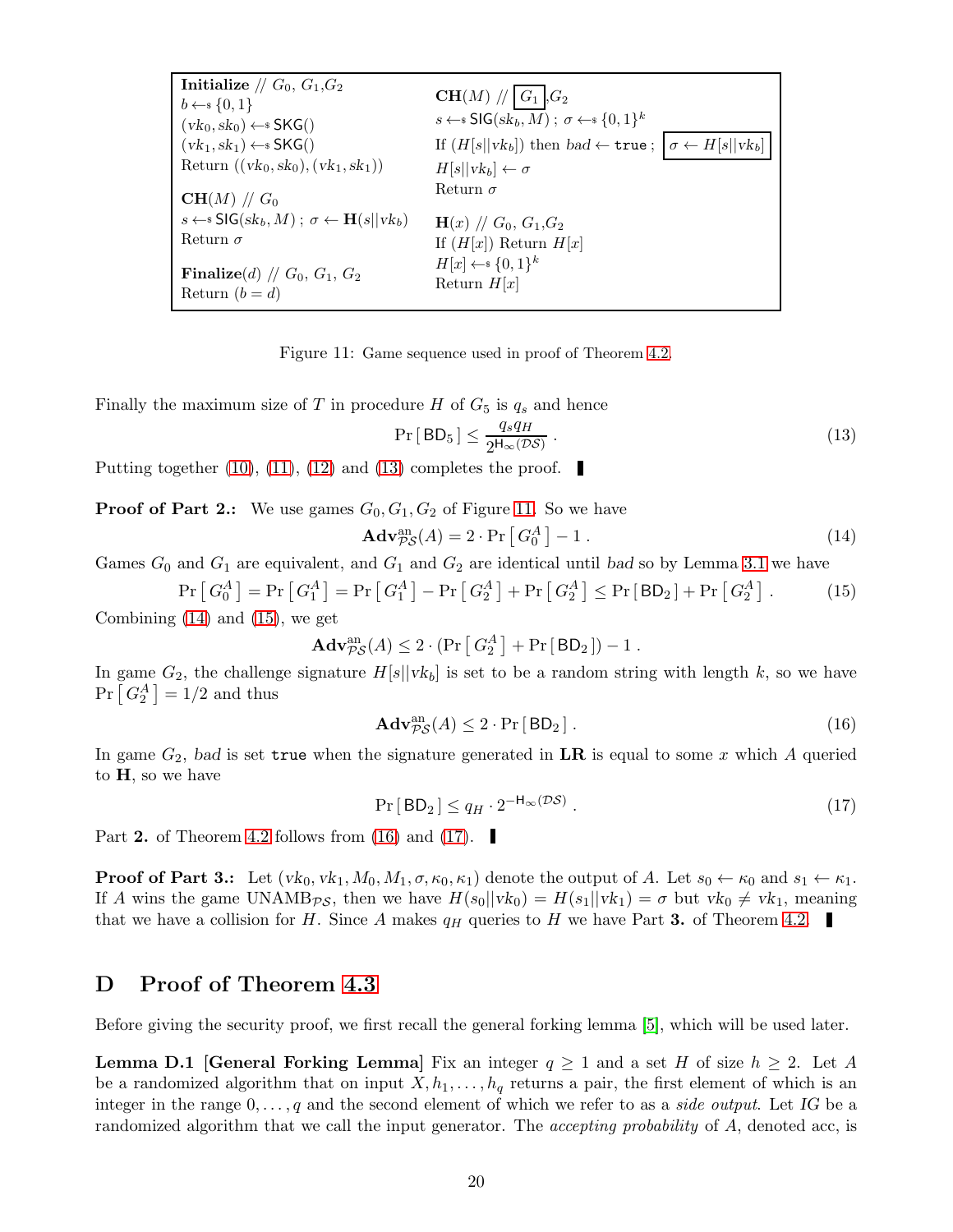Initialize //  $G_0 - G_6$  $x \leftarrow \mathscr{Z}_p$ ;  $X \leftarrow g^x$ ;  $E \leftarrow \emptyset$ ;  $U \leftarrow \emptyset$ ;  $i \leftarrow 0$ Return X  $\mathbf{PSign}(M) \text{ // } G_0 \text{ }, G_1$  $i \leftarrow i + 1$ ;  $M_i \leftarrow M$  $\kappa_i \leftarrow \mathcal{Z}_p$ ;  $\sigma_i \leftarrow \mathcal{Z}_0$  {0, 1}<sup>k</sup>;  $Y_i \leftarrow g^{\kappa_i} X^{-\sigma_i}$  $S \leftarrow \{j : 1 \leq j < i \wedge Y_j | |M_j = Y_i| |M_i\}$ If  $S \neq \emptyset$  then  $j \leftarrow S$ ;  $\sigma_i \leftarrow \sigma_j$ ;  $\kappa_i \leftarrow \kappa_j$ Else if  $H[X||Y_i||M_i]$  then  $\sigma_i \leftarrow H[X||Y_i||M_i]; \ \kappa_i \leftarrow \mathrm{DLog}_g(Y_i) + x\sigma_i \mod p$  $H[X||Y_i||M_i] \leftarrow \sigma_i$ Return  $\sigma_i$  $\mathbf{PSign}(M) \text{ // } G_2 \text{ }, G_3$  $i \leftarrow i + 1$ ;  $M_i \leftarrow M$  $\kappa_i \leftarrow \mathcal{Z}_p$ ;  $\sigma_i \leftarrow \mathcal{Z}_0$  {0, 1}<sup>k</sup>;  $Y_i \leftarrow g^{\kappa_i} X^{-\sigma_i}$  $S \leftarrow \{j : 1 \leq j < i \wedge Y_j | |M_j = Y_i| |M_i\}$ If  $S \neq \emptyset$  then bad  $\leftarrow$  true;  $j \leftarrow S$ ;  $\sigma_i \leftarrow \sigma_j$ ;  $\kappa_i \leftarrow \kappa_j$ Else if  $H[X||Y_i||M_i]$  then bad  $\leftarrow$  true  $\sigma_i \leftarrow H[X||Y_i||M_i]; \ \kappa_i \leftarrow \text{DLog}_g(Y_i) + x\sigma_i \mod p$  $H[X||Y_i||M_i] \leftarrow \sigma_i$ Return  $\sigma_i$  $\text{PSign}(M)$  //  $G_4$ ,  $G_5$  $i \leftarrow i + 1$ ;  $M_i \leftarrow M$  $\kappa_i \leftarrow \mathcal{Z}_p$ ;  $\sigma_i \leftarrow \mathcal{Z}_0$  {0, 1}<sup>k</sup>;  $Y_i \leftarrow g^{\kappa_i} X^{-\sigma_i}$ Return  $\sigma_i$  $\operatorname{\mathbf{PSign}}(M)$  //  $G_6$  $i \leftarrow i+1$ ;  $M_i \leftarrow M$ ;  $\sigma_i \leftarrow \{0,1\}^k$ Return  $\sigma_i$  $\mathbf{PSign}(M)$  //  $G_7$  $i \leftarrow i + 1$ ;  $M_i \leftarrow M$ Return  $\sigma_i$ Finalize $(M, (\sigma, \kappa))$  //  $G_0 - G_6$  $Y \leftarrow g^{\kappa} X^{-\sigma}$ ;  $\sigma' \leftarrow \mathbf{H}(X||Y||M)$ Return  $(M \notin E \wedge H[X||Y||M] = \sigma)$ Finalize $(M, (\sigma, \kappa))$  //  $G_7$  $Y \leftarrow g^{\kappa} X^{-\sigma}$ ;  $\sigma' \leftarrow \mathbf{H}(X||Y||M)$ ;  $I \leftarrow \text{Ind}(X||Y||M)$ Return  $(M \notin E \wedge \sigma = \sigma')$ Initialize  $// G_7$  $x \leftarrow \mathscr{Z}_p$ ;  $X \leftarrow g^x$ ;  $E \leftarrow \emptyset$ ;  $c \leftarrow 0$ ;  $i \leftarrow 0$  $h_1, \ldots, h_{q_H}, \sigma_1, \ldots, \sigma_{q_s} \leftarrow \{0,1\}^k$  $\kappa_1,\ldots,\kappa_{q_s}\leftarrow *\mathbb{Z}_p$ Return X **Open**(j) //  $G_0$ ,  $G_1$ ,  $G_2$ ,  $G_3$ ,  $G_4$ If  $(j \leq 0 \vee j > i)$  then return  $\perp$  $E \leftarrow E \cup \{M_j\}$ ;  $U \leftarrow U \cup \{j\}$  $H[X||Y_j||M_j] \leftarrow \sigma_j$ Return  $\kappa_i$ **Open** $(j)$  //  $G_6$ If  $(j \leq 0 \vee j > i)$  then return  $\perp$  $\kappa_j \leftarrow \mathcal{Z}_p; Y_j \leftarrow g^{\kappa_j} X^{-\sigma_j}$  $E \leftarrow E \cup \{M_i\}$  $H[X||Y_j||M_j] \leftarrow \sigma_j$ Return  $\kappa_i$  $Open(j)$  //  $G_7$ If  $(j\leq 0 \vee j > i)$  then return  $\bot$  $Y_j \leftarrow g^{\kappa_j} X^{-\sigma_j}$ ;  $E \leftarrow E \cup \{M_j\}$  $H[X||Y_j||M_j] \leftarrow \sigma_j$ Return  $\kappa_i$  $H(x)$  //  $G_1$ ,  $G_2$ ,  $G_3$ If  $(H[x])$  then return  $H[x]$  $X||Y||M \leftarrow x$ ;  $H[x] \leftarrow \{0,1\}^k$  $T \leftarrow \{j : 1 \leq j \leq i \wedge Y_j | |M_j = Y| |M \wedge j \notin U\}$ If  $(T \neq \emptyset)$  then  $j \leftarrow^* T$ ;  $H[x] \leftarrow \sigma_j$ Return  $H[x]$  $H(x)$  //  $G_4$ ,  $G_5$ If  $(H[x])$  then return  $H[x]$  $X||Y||M \leftarrow x$ ;  $H[x] \leftarrow \{0,1\}^k$  $T \leftarrow \{j : 1 \leq j \leq i \wedge Y_j | |M_j = Y| |M \wedge j \notin U\}$ If  $(T \neq \emptyset)$  then bad  $\leftarrow$  true;  $j \leftarrow^* T$ ;  $H[x] \leftarrow \sigma_j$ Return  $H[x]$  $H(x)$  //  $G_0$ ,  $G_6$ If  $(H[x])$  then return  $H[x]$  $H[x] \leftarrow$  {0, 1}<sup>k</sup> Return  $H[x]$  $H(x)$  //  $G_7$ If  $(H[x])$  then return  $H[x]$  $c \leftarrow c + 1$ ;  $H[x] \leftarrow h_c$ ; Ind $(x) \leftarrow c$ Return  $H[x]$ 

<span id="page-20-0"></span>Figure 12: Game sequence used in proof of Theorem [4.2.](#page-10-0)

defined as the probability that  $J \geq 1$  in the experiment

 $X \leftarrow s \text{ IG}; h_1, \ldots, h_q \leftarrow s H; (J, s) \leftarrow s A(X, h_1, \ldots, h_q).$ 

The forking algorithm  $F_A$  associated to A is the randomized algorithm that on input x proceeds as follows:

Algorithm  $F_A(x)$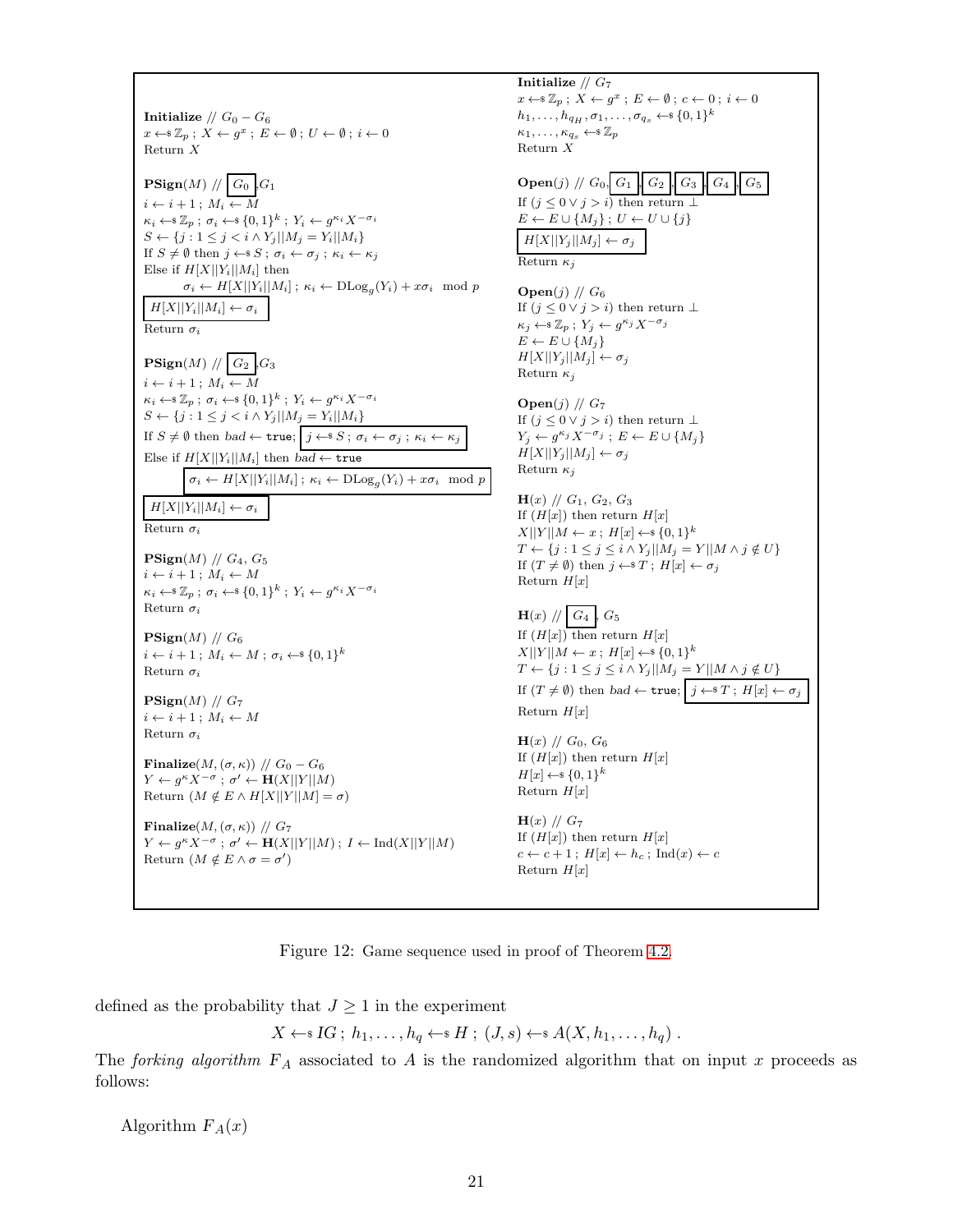Pick coins  $\rho$  for A at random  $h_1, \ldots, h_q \leftarrow * H; (I, s) \leftarrow A(x, h_1, \ldots, h_q; \rho)$ If  $I = 0$  then return  $(0, \varepsilon, \varepsilon)$  $h'_1, \ldots, h'_q \leftarrow^s H; (I', s') \leftarrow A(x, h_1, \ldots, h_{I-1}, h'_I, \ldots, h'_q; \rho)$ If  $(I = I^{\dagger} \text{ and } h_I \neq h'_I)$  then return  $(1, s, s')$ Else return  $(0, \varepsilon, \varepsilon)$ .

Let

$$
frk = Pr [b = 1 : X \leftarrow s IG; (b, s, s') \leftarrow s F_A(X) ].
$$

Then

$$
\text{frk} \geq \text{acc} \cdot \left(\frac{\text{acc}}{q} - \frac{1}{h}\right) \quad \text{and} \quad \text{acc} \leq \frac{q}{h} + \sqrt{q \cdot \text{frk}} \,. \tag{18}
$$

**Proof of Part 1.:** Let  $q = q_s + q_H$  and consider games  $G_0 - G_7$  of Figure [12.](#page-20-0) We have

$$
\begin{aligned}\n\mathbf{Adv}_{PS}^{\text{uf}}(F) &= \Pr\left[G_0^F\right] = \Pr\left[G_1^F\right] = \Pr\left[G_2^F\right] \\
&= \Pr\left[G_3^F\right] + \Pr\left[G_2^F\right] - \Pr\left[G_3^F\right] \le \Pr\left[G_3^F\right] + \Pr\left[\mathbf{BD}_3\right] \\
\Pr\left[G_3^F\right] &= \Pr\left[G_4^F\right] = \Pr\left[G_5^F\right] + \Pr\left[G_4^F\right] - \Pr\left[G_5^F\right] \\
&\le \Pr\left[G_5^F\right] + \Pr\left[\mathbf{BD}_5\right] \le \Pr\left[G_6^F\right] + \Pr\left[\mathbf{BD}_6\right]. \\
\Pr\left[\mathbf{BD}_3\right] &\le \sum_{i=1}^{i-1} \left(\frac{i-1}{p} + \frac{q_H + q_o}{p}\right) \le \frac{q_s^2 + 2q_s(q_H + q_o)}{2p} \\
\Pr\left[\mathbf{BD}_5\right] &\le \frac{q_s q_H}{p}.\n\end{aligned}
$$

So

$$
\mathbf{Adv}_{\mathcal{PS}}^{\text{uf}}(F) \leq \Pr\left[G_6^F\right] + \frac{q_s^2 + 4q_sq_H + 2q_sq_o}{2p}.
$$

Let A be the algorithm that on input  $X \in G$ ,  $h_1, \ldots, h_{q_H} \in \{0,1\}^k$  and coins  $\rho = \rho_F ||\sigma_1|| \ldots ||\sigma_{q_s}$  $\|\kappa_1\| \dots \| \kappa_{q_s}$  where  $\sigma_1, \dots, \sigma_{q_s} \in \{0,1\}^k$  and  $\kappa_1, \dots, \kappa_{q_s} \in \mathbb{Z}_p$ , runs F on input X and coins  $\rho_F$ . It lets  $\sigma_1, \ldots, \sigma_{q_s}$  and  $\kappa_1, \ldots, \kappa_{q_s}$  play the role of the quantities of the same name in **Initialize** of  $G_7$ . It answers F's queries to **PSign, H, Open** in the same way as  $G_7$ . When F outputs  $(M, (\sigma, \kappa))$ , algorithm A lets

$$
Y \leftarrow g^{\kappa} \cdot X^{-\sigma} \, ; \, \sigma' \leftarrow \mathbf{H}(X||Y||M) \, ; \, I \leftarrow \mathrm{Ind}(X||Y||M) \, .
$$

where the call to **H** is answered as in  $G_7$ . If  $M \in E$  or  $\sigma \neq \sigma'$  then A returns  $(0, q)$ , else it returns  $(I,(M,\sigma,\kappa,Y))$ . Now consider the experiment where  $\rho = \rho_F ||\sigma_1|| \dots ||\sigma_{q_s}|| \kappa_1|| \dots ||\kappa_{q_s}$  is chosen at random and then

$$
x \leftarrow \mathbb{Z}_p
$$
;  $h_1, \ldots, h_{q_H} \leftarrow \mathbb{S} \{0, 1\}^k$ ;  $(I, s) \leftarrow \mathbb{S} A(g^x, h_1, \ldots, h_{q_H}; \rho)$ .

Let acc be the probability that  $I \neq 0$  in this experiment. Notice that if  $M \notin E$  then  $H[X||Y||M]$ was defined by an H-query  $X||Y||M$  rather than by **Open**, so Ind(X $||Y||M \in \{1, \ldots, q_H\}$ . So acc =  $Pr\left[G_7^F\right]$ . Let IG be the algorithm that let  $x \leftarrow \mathscr{Z}_p$  and returns  $g^x$ . Let  $F_A$  be the algorithm of Lemma [D.1](#page-19-8) and let frk be defined as there. Now consider the experiment  $x \leftarrow s \mathbb{Z}_p$ ;  $(b, s, s') \leftarrow F_A(g^x)$ and assume  $b = 1$ . Let  $(I, s)$  and  $(I', s')$  be the output of A in the execution of  $F_A$ . Since  $b = 1$  we have  $I \neq 0$  and  $I' \neq 0$ , so we can parse  $(M, Y, \sigma, \kappa) \leftarrow s$  and  $(M', Y', \sigma', \kappa') \leftarrow s'$ . The definition of A implies that  $\text{Ind}(X||Y||M) = I$  and  $\text{Ind}(X||Y'||M') = I'$ . Now in the first execution of A it must be that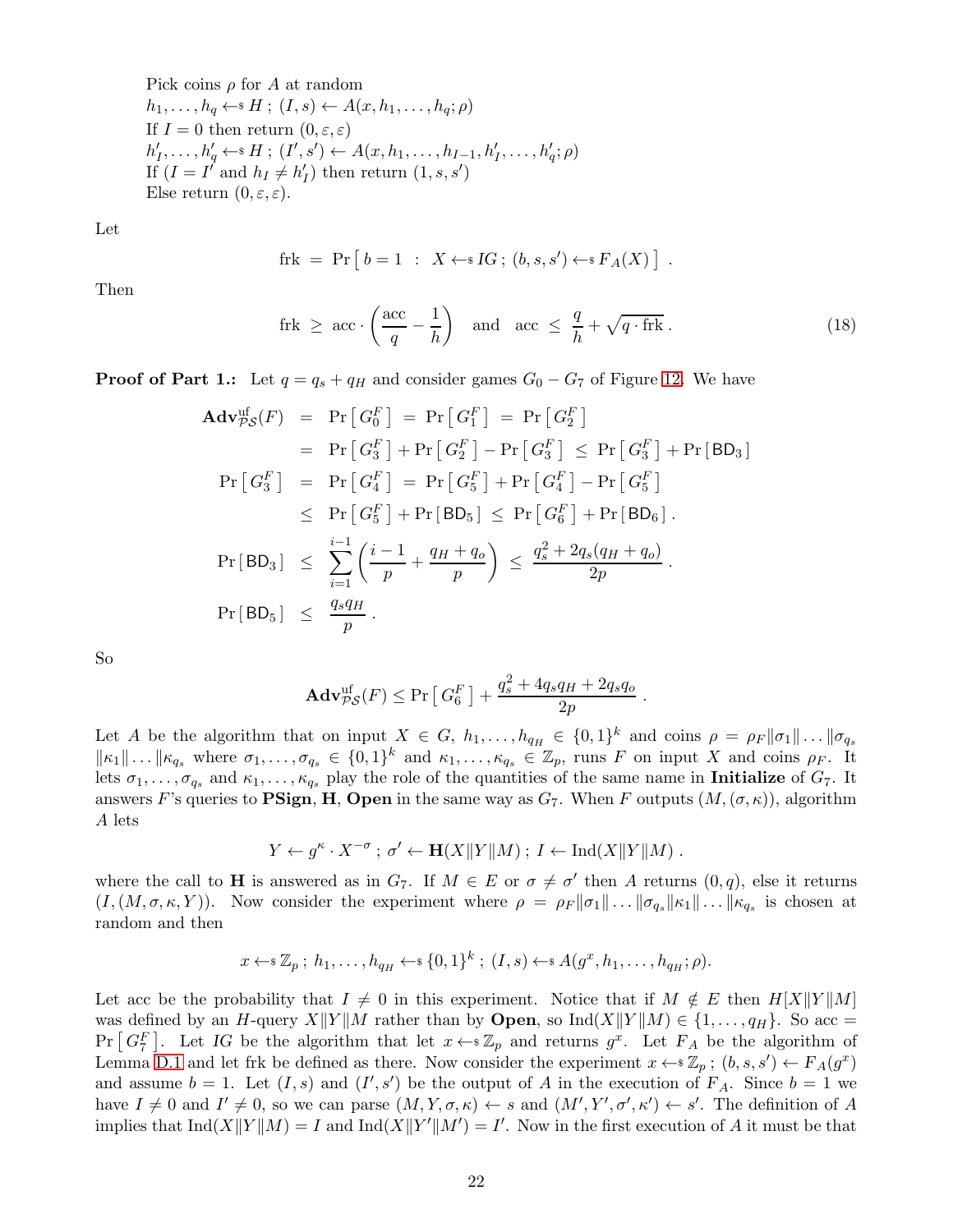**Initialize** // 
$$
G_0, G_1, G_2
$$
  
\n $b \leftarrow \{0, 1\}$   
\n $x_0 \leftarrow \{x_0\}; x_1 \leftarrow \{x_0\}; X_0 \leftarrow g^{x_0}; X_1 \leftarrow g^{x_1}$   
\n $x_0 \leftarrow \{x_0\}; x_1 \leftarrow \{x_0\}; X_0 \leftarrow g^{x_0}; X_1 \leftarrow g^{x_1}$   
\n $x_0 \leftarrow \{x_0\}; x_1 \leftarrow \{x_0\}; Y \leftarrow g^{y}; \sigma \leftarrow \mathbf{H}(X_b||Y||M)$   
\n $x_0 \leftarrow \{x_0\}; X_0 \leftarrow \{x_0\}; X_1 \leftarrow \{x_0\}; Y \leftarrow g^{y}$   
\n $x \leftarrow y + \sigma x_b \mod p$   
\n $x \leftarrow y + \sigma x_b \mod p$   
\n $x \leftarrow y + \sigma x_b \mod p$   
\n $x \leftarrow y + \sigma x_b \mod p$   
\n $x \leftarrow y + \sigma x_b \mod p$   
\n $x \leftarrow y + \sigma x_b \mod p$   
\n $x \leftarrow y + \sigma x_b \mod p$   
\n $x \leftarrow y + \sigma x_b \mod p$   
\n $x \leftarrow y + \sigma x_b \mod p$   
\n $x \leftarrow y + \sigma x_b \mod p$   
\n $x \leftarrow y + \sigma x_b \mod p$   
\n $x \leftarrow y + \sigma x_b \mod p$   
\n $x \leftarrow y + \sigma x_b \mod p$   
\n $x \leftarrow y + \sigma x_b \mod p$   
\n $x \leftarrow y + \sigma x_b \mod p$   
\n $x \leftarrow y + \sigma x_b \mod p$   
\n $x \leftarrow y + \sigma x_b \mod p$   
\n $x \leftarrow y + \sigma x_b \mod p$   
\n $x \leftarrow y + \sigma x_b \mod p$   
\n $x \leftarrow y + \sigma x_b \mod p$   
\n $x \leftarrow y + \sigma x_b \mod p$   
\n $x \leftarrow y + \sigma x_b \mod p$   
\n $x \leftarrow y + \sigma x_b \mod p$   
\n $x \leftarrow y + \sigma$ 

<span id="page-22-0"></span>Figure 13: Game sequence used in proof of Theorem [4.3.](#page-11-0)

 $H[X||Y||M]$  was defined by an H-query of F rather than by **Open**, and the response to the query was  $\sigma = h_I$  which remains the value of  $H[X||Y||M]$  thenceforth. Similarly in the second execution of A it must be that  $H[X||Y'||M']$  was defined by an H-query of F rather than by **Open**, and the response to the query was  $\sigma' = h'_I$ , which remains the value of  $H[X||Y'||M']$  thenceforth. As a consequence  $Y||M$ and Y'||M' were determined by  $x, h_1, \ldots, h_I(h_{I-1})$  (recall  $I = I'$ ) and  $\rho$  and hence  $Y||M = Y'||M'$ . Now since  $I \neq 0$  and  $I' \neq 0$  we have

$$
Y = g^\kappa \cdot X^{-\sigma} = g^{\kappa'} \cdot X^{-\sigma'} = Y'
$$

and  $\sigma \neq \sigma'$ , so  $x = g^{(\kappa - \kappa')a}$  where  $a = (\sigma - \sigma')^{-1} \mod p$ . So  $F_A$  can easily be extended to an adversary B that on input X computes  $D\text{Log}(X)$  with probability frk. Now by Lemma [D.1](#page-19-8) and the above

$$
\mathbf{Adv}_{\mathcal{PS}}^{\text{uf}}(F) \leq \frac{q_s^2 + 4q_s q_H + 2q_s q_o}{2p} + \text{acc} \leq \frac{q_s^2 + 4q_s q_H + 2q_s q_o}{2p} + \frac{q_H}{p} + \sqrt{q_H \cdot \text{frk}}
$$

Part 1. of the theorem follows.

**Proof of Part 2.:** We use games  $G_0, G_1, G_2$  of Figure [13.](#page-22-0) We have

$$
\mathbf{Adv}_{\mathcal{PS}}^{\text{an}}(A) = 2 \cdot \Pr\left[G_0^A\right] - 1. \tag{19}
$$

Since games  $G_0$  and  $G_1$  are equivalent, we have

<span id="page-22-2"></span><span id="page-22-1"></span>
$$
\Pr\left[G_0^A\right] = \Pr\left[G_1^A\right].\tag{20}
$$

Games  $G_1$  and  $G_2$  are identical until bad. Then based on Lemma [3.1,](#page-7-2) we have

<span id="page-22-3"></span>
$$
\Pr\left[G_1^A\right] = \Pr\left[G_1^A\right] - \Pr\left[G_2^A\right] + \Pr\left[G_2^A\right] \le \Pr\left[\text{BD}_2\right] + \Pr\left[G_2^A\right].\tag{21}
$$

Combining  $(19)$ ,  $(20)$  and  $(21)$ , we get

$$
\mathbf{Adv}_{\mathcal{PS}}^{\text{an}}(A) \le 2 \cdot (\Pr\left[G_2^A\right] + \Pr\left[\mathbf{BD}_2\right]) - 1. \tag{22}
$$

Note that in  $G_2$ , the challenge anonymous signature  $H[X_b||Y||M]$  is set to be a random string with length k, so we have  $Pr\left[G_2^A\right] = \frac{1}{2}$  $\frac{1}{2}$  and thus

<span id="page-22-4"></span>
$$
\mathbf{Adv}_{\mathcal{PS}}^{\text{an}}(A) \le 2 \cdot \Pr[\mathsf{BD}_2].\tag{23}
$$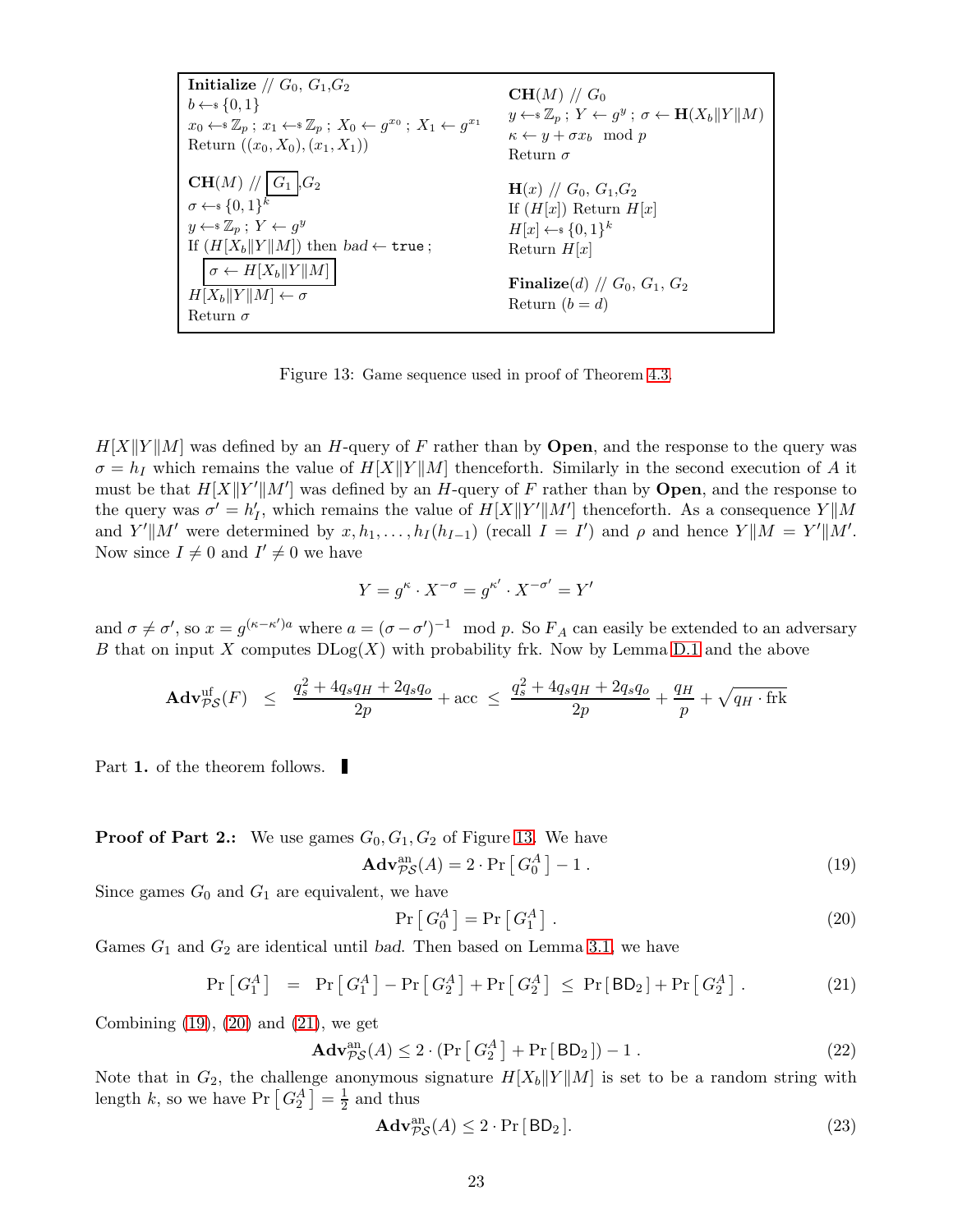|                                                                                      | Initialize // $G_i, L_i (0 \leq j \leq n)$                                                                                                                                                           |
|--------------------------------------------------------------------------------------|------------------------------------------------------------------------------------------------------------------------------------------------------------------------------------------------------|
| Initialize // $H_0$ , $H_1$                                                          | $(vk_0, sk_0) \leftarrow s PKG()$<br>$(vk_1, sk_1) \leftarrow \{ \mathsf{PKG}(\mathsf{C})\}$                                                                                                         |
| $b \leftarrow s \{0,1\}$                                                             |                                                                                                                                                                                                      |
| $(vk_0, sk_0) \leftarrow \{ \text{PKG}(\text{)}\}$                                   | <b>LR</b> ( <i>M</i> <sub>0</sub> , <i>M</i> <sub>1</sub> ) // $G_j$ $L_j(0 \le j \le n)$                                                                                                            |
| $(vk_1, sk_1) \leftarrow s PKG()$                                                    | If $(M_0[j] = 1 \wedge M_1[j] = 0)$ then                                                                                                                                                             |
| $LR(M_0, M_1)$ // $H_0$ , $H_1$                                                      | $(vk, sk) \leftarrow (vk_0, sk_0)$                                                                                                                                                                   |
| For $i=1$ to n                                                                       | $(vk_0, sk_0) \leftarrow (vk_1, sk_1)$                                                                                                                                                               |
| $(\sigma_i, \kappa_i) \leftarrow \mathsf{PSIG}(sk_{M_b[i]}, i)$                      | $(vk_1, sk_1) \leftarrow (vk, sk)$                                                                                                                                                                   |
| $\sigma \leftarrow (0, \sigma_1    \dots    \sigma_n    \text{vk}_0    \text{vk}_1)$ |                                                                                                                                                                                                      |
| If $vk_0 = vk_1$ then $bad \leftarrow true;  \sigma \leftarrow (1, M_b) $            | For $i = 1, \ldots, j$ do $(\sigma_i, \kappa_i) \leftarrow s$ PSIG(sk <sub>M<sub>1</sub>[i]</sub> , i)<br>For $i = j + 1, , n$ do $(\sigma_i, \kappa_i) \leftarrow$ PSIG $(\mathbf{sk}_{M_0[i]}, i)$ |
| Return $\sigma$                                                                      | $\sigma \leftarrow (0, \sigma_1 \  \dots \  \sigma_n \  v k_0 \  v k_1)$                                                                                                                             |
| Finalize(d) // $H_0$ , $H_1$                                                         | Return $\sigma$                                                                                                                                                                                      |
| Return $d = b$                                                                       |                                                                                                                                                                                                      |
|                                                                                      | Finalize(d) // $G_i, L_i (0 \leq j \leq n)$                                                                                                                                                          |
|                                                                                      | Return $d=1$                                                                                                                                                                                         |

<span id="page-23-2"></span><span id="page-23-1"></span>Figure 14: Game sequence used in proof of Theorem [5.2.](#page-13-0)

In addition, bad is set true when  $H[X_b||Y||M]$  is already defined. Since Y is chosen randomly from group  $G$  of size  $p$ , we have

$$
\Pr[BD_2] \le \frac{q_H}{p} \,. \tag{24}
$$

Part 2. of Theorem [4.3](#page-11-0) follows from  $(23)$  and  $(24)$ .

**Proof of Part 3.:** Let  $(X_0, X_1, M_0, M_1, \sigma, \kappa_0, \kappa_1)$  denote the output of A. If adversary A wins the game UNAMB<sub>PS</sub>, then it must be that  $X_0, X_1 \in G$  and  $|\sigma| = k$  and  $\kappa_0, \kappa_1 \in \mathbb{Z}_p$  and  $\mathbf{H}(vk_0||Y_0||M_0) =$  $\mathbf{H}(vk_1||Y_1||M_1) = \sigma$  where  $Y_0 = g^{\kappa_0} X_0^{-\sigma}$  and  $Y_1 = g^{\kappa_1} X_1^{-\sigma}$ . But the probability that A can find a collision in RO H in  $q_H$  queries is at most  $q_H^2/2^{k+1}$ .

# <span id="page-23-0"></span>E Proof of Theorem [5.2](#page-13-0)

**Proof:** Consider games  $H_0, H_1$  in Figure [14.](#page-23-2) We have

$$
\mathbf{Adv}_{\mathcal{CMT}}^{\mathrm{hd}}(A) = 2\mathrm{Pr}\left[H_0^A\right] - 1.
$$

 $H_1$  and  $H_0$  are identical until bad. By Lemma [3.1,](#page-7-2) we have

$$
\begin{aligned} \mathbf{Adv}_{\mathcal{CMT}}^{\mathrm{hd}}(A) &= 2\mathrm{Pr}\left[\,H_0^A\,\right] - 1 \\ &= 2\mathrm{Pr}\left[\,H_1^A\,\right] + 2\mathrm{Pr}\left[\,H_0^A\,\right] - 2\mathrm{Pr}\left[\,H_1^A\,\right] - 1 \\ &= (2\mathrm{Pr}\left[\,H_1^A\,\right] - 1) + 2\mathrm{Pr}\left[\,\mathsf{BD}_1\,\right] \end{aligned}
$$

Lemma [5.1](#page-13-7) gives us  $F$  such that

$$
\Pr[\,\mathsf{BD}_1\,]\leq \mathbf{Adv}_{\mathcal{PS}}^{\text{uf}}(F)\ .
$$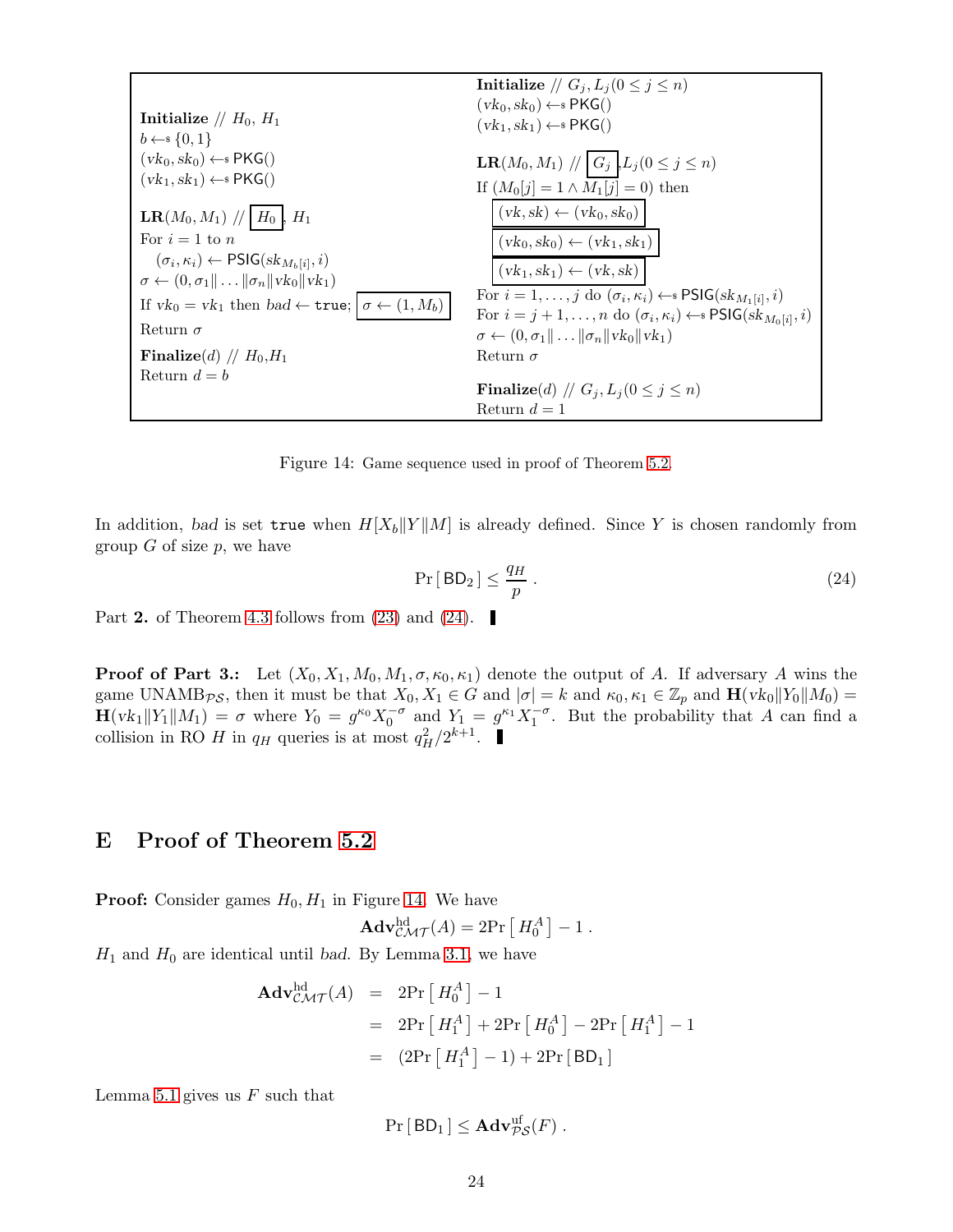<span id="page-24-3"></span>It remains to design B so that

<span id="page-24-0"></span>
$$
2(\Pr\left[H_1^A\right] - 1) \le n \cdot \mathbf{Adv}_{\mathcal{PS}}^{\text{uf}}(B) \,. \tag{25}
$$

Towards this end consider games  $G_j, L_j$  ( $0 \leq j \leq n$ ) of Figure [14.](#page-23-2) It is easy to see

$$
2Pr\left[H_1^A\right] - 1 = Pr\left[L_n^A\right] - Pr\left[L_0^A\right].\tag{26}
$$

The boxed code included in  $G_j$  is the key-swap that swaps the roles of  $(vk_0, sk_0), (vk_1, sk_1)$  under certain conditions. However since  $(vk_0, sk_0), (vk_1, sk_1)$  are independently chosen and only seen by A through the response to the LR query, swapping them has no effect visible to  $A$ , meaning

<span id="page-24-1"></span>
$$
\Pr\left[G_j^A\right] = \Pr\left[L_j^A\right](1 \le j \le n) \,. \tag{27}
$$

We will design  $B$  so that

<span id="page-24-2"></span>
$$
\mathbf{Adv}_{\mathcal{PS}}^{\text{an}}(B) = \frac{1}{n} (\Pr\left[G_n^A\right] - \Pr\left[G_0^A\right])\,. \tag{28}
$$

Putiing together [\(26\)](#page-24-0), [\(27\)](#page-24-1) and [\(28\)](#page-24-2) yields [\(25\)](#page-24-3)and completes the proof.

Adversary B gets input  $(vk_0, sk_0), (vk_1, sk_1)$ . It picks  $g \leftarrow s \{1, ..., n\}$  and then starts running A, responding to  $A$ 's  $LR$  query via the following procedure

 $LR(M_0, M_1)$ If  $(M_0[q] = 1 \wedge M_1[q] = 0)$  then  $(vk, sk) \leftarrow (vk_0, sk_0)$ ;  $(vk_0, sk_0) \leftarrow (vk_1, sk_1)$  $(vk_1, sk_1) \leftarrow (vk, sk)$ For  $i = 1, ..., g - 1$  do  $(\sigma_i, \kappa_i) \leftarrow s$  PSIG $(s k_{M_1[i]}, i)$ If  $(M_0[g] = M_1[g])$  then  $(\sigma_g, \kappa_g) \leftarrow$  PSIG(sk $M_1[g], g)$ Else  $(\sigma_q, \kappa_q) \leftarrow \text{S} \times \text{CH}(g)$ For  $i = g + 1, \ldots, n$  do  $(\sigma_i, \kappa_i) \leftarrow s$  PSIG $(s k_{M_0[i]}, i)$  $\sigma \leftarrow (0, \sigma_1 \| \dots \| \sigma_n \| \text{v} \cdot \text{k}_0 \| \text{v} \cdot \text{k}_1)$ Return  $\sigma$ 

Letting d denote the output of A adversary  $B$  returns d. Then letting b denote the challenge bit of AN $_{PS}$ . We claim that

<span id="page-24-4"></span>
$$
Pr[d = 1 | g = j \land b = 1] = Pr[G_j^A](1 \le j \le n).
$$
\n(29)

To justify this consider two cases. First, if  $M_0[j] = M_1[j]$  then the code in B's simulated LR oracle is the same as in  $G_j$ . Second, if  $M_0[j] \neq M_1[j]$ , let  $c = M_0[g]$ . Then  $(\sigma_j, \kappa_j)$  is produced by  $CH(j)$  under  $vk_{1\oplus c}$ . (we use here that the key swap occurs if  $c = 1$ .) But  $vk_{1\oplus c} = vk_{M_1[j]},$  since  $c = M_0[j] = 1 \oplus M_1[j],$ so again this corresponds to  $G_j$ . On the other hand,

<span id="page-24-5"></span>
$$
\Pr\left[d=1 \mid g=j \land b=0\right] = \Pr\left[G_{j-1}^{A}\right](1 \leq j \leq n). \tag{30}
$$

To justify this consider two cases. First, if  $M_0[j] = M_1[j]$  then the code in B's simulated LR oracle is equivalent to the one in  $G_{j-1}$  in this same case. Second, if  $M_0[j] \neq M_1[j]$ , let  $c = M_0[j]$ . Then  $(\sigma_j, \kappa_j)$ is produced by  $\text{CH}(j)$  under vk<sub>c</sub>. (we use here that the key swap occurs if  $c = 1$ .) But vk<sub>c</sub> = vk<sub>M0</sub>[j], since  $c = M_0[j]$ , so this corresponds to  $G_{j-1}$ . Now from [\(29\)](#page-24-4) and [\(30\)](#page-24-5) we have

$$
\begin{aligned} \mathbf{Adv}_{\mathcal{PS}}^{\text{an}}(B) &= \sum_{j=1}^{n} \frac{\Pr\left[G_j^A\right]}{n} - \frac{\Pr\left[G_{j-1}^A\right]}{n} \\ &= \frac{1}{n} (\Pr\left[G_n^A\right] - \Pr\left[G_0^A\right]) \end{aligned}
$$